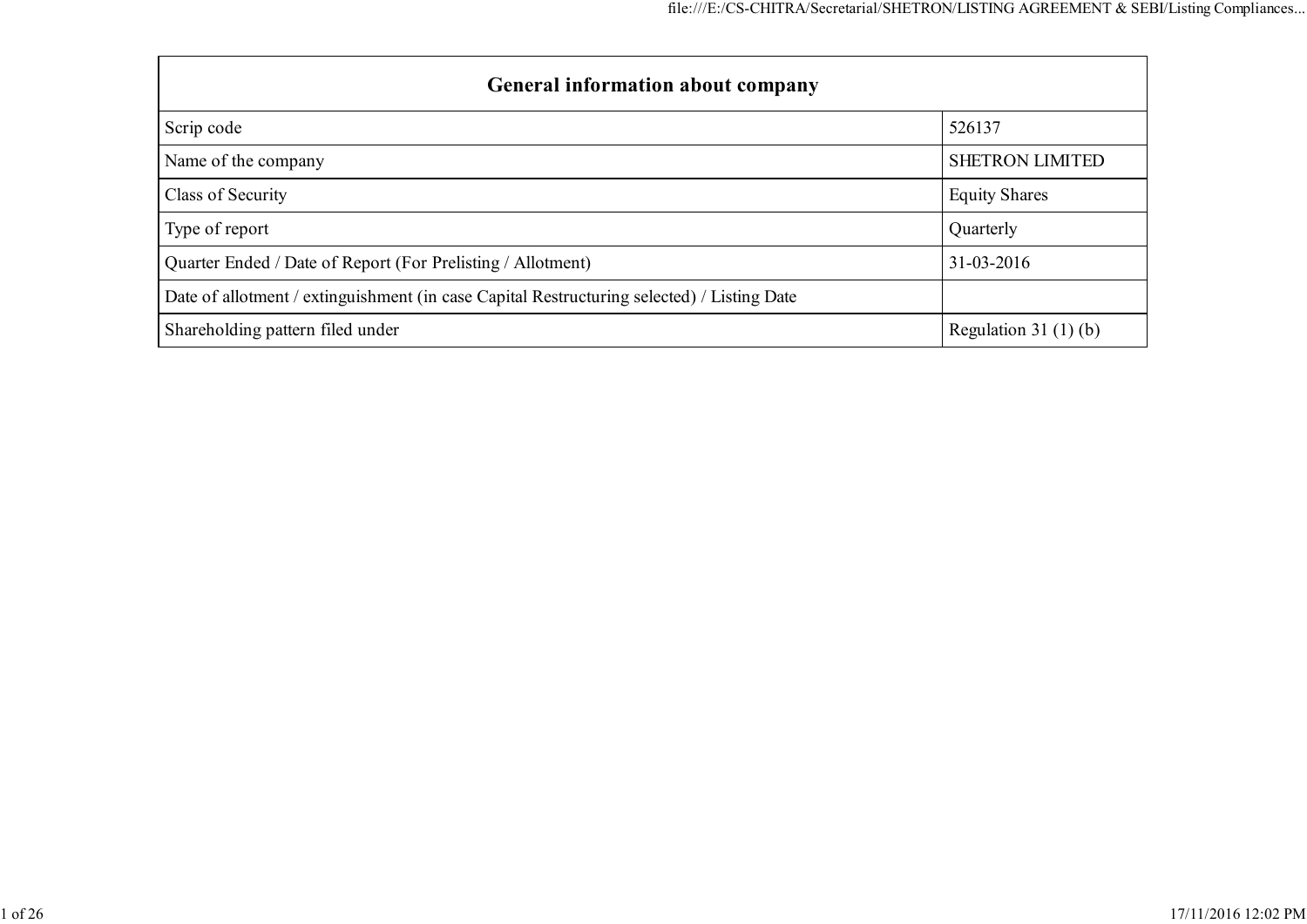| Sr. No. | Particular                                                                             | Yes/No         |
|---------|----------------------------------------------------------------------------------------|----------------|
|         | Whether the Listed Entity has issued any partly paid up shares?                        | N <sub>0</sub> |
|         | Whether the Listed Entity has issued any Convertible Securities?                       | N <sub>0</sub> |
|         | Whether the Listed Entity has issued any Warrants?                                     | N <sub>0</sub> |
|         | Whether the Listed Entity has any shares against which depository receipts are issued? | N <sub>0</sub> |
|         | Whether the Listed Entity has any shares in locked-in?                                 | N <sub>0</sub> |
|         | Whether any shares held by promoters are pledge or otherwise encumbered?               | Yes            |
|         | Whether company has equity shares with differential voting rights?                     | N <sub>0</sub> |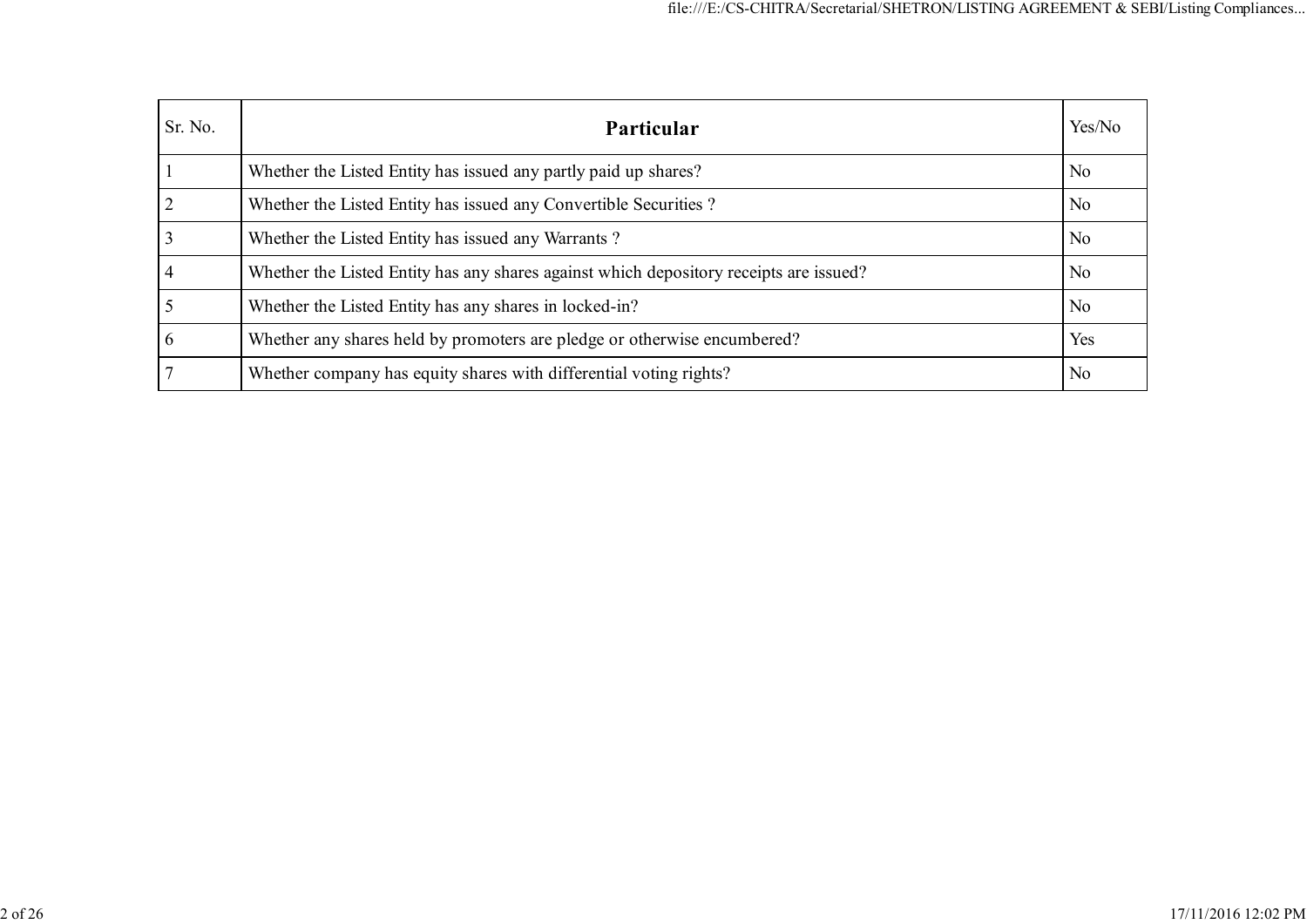|                                                       | <b>Table I - Summary Statement holding of specified securities</b> |                   |                                             |                            |                  |                                                                  |                                                  |                                                                  |               |            |                     |
|-------------------------------------------------------|--------------------------------------------------------------------|-------------------|---------------------------------------------|----------------------------|------------------|------------------------------------------------------------------|--------------------------------------------------|------------------------------------------------------------------|---------------|------------|---------------------|
|                                                       |                                                                    |                   | No. of<br>fully paid<br>up equity<br>shares | No. Of<br>Partly           | No. Of<br>shares | Total nos.<br>shares held                                        | Shareholding as<br>a % of total no.<br>of shares | Number of Voting Rights held in each<br>class of securities (IX) |               |            |                     |
| Category of<br>Category<br>shareholder<br>(1)<br>(II) | Nos. Of<br>shareholders                                            | paid-up<br>equity |                                             | underlying<br>Depository   | $(VII) =$        | (calculated as<br>per SCRR,                                      | No of Voting (XIV) Rights                        |                                                                  |               | Total as a |                     |
|                                                       |                                                                    | (III)             | $\text{held (IV)}$                          | shares<br>$\text{held}(V)$ | Receipts<br>(VI) | $(IV)+(V)+$<br>1957) (VIII) As<br>(VI)<br>$a\%$ of<br>$(A+B+C2)$ |                                                  | Class eg:<br>X                                                   | Class<br>eg:y | Total      | $%$ of<br>$(A+B+C)$ |
| (A)                                                   | Promoter &<br>Promoter<br>Group                                    | 15                | 5828254                                     |                            |                  | 5828254                                                          | 64.73                                            | 5828254                                                          |               | 5828254    | 64.73               |
| (B)                                                   | Public                                                             | 4689              | 3175046                                     |                            |                  | 3175046                                                          | 35.27                                            | 3175046                                                          |               | 3175046    | 35.27               |
| (C)                                                   | Non<br>Promoter-<br>Non Public                                     |                   |                                             |                            |                  |                                                                  |                                                  |                                                                  |               |            |                     |
| (C1)                                                  | <b>Shares</b><br>underlying<br><b>DRs</b>                          |                   |                                             |                            |                  |                                                                  |                                                  |                                                                  |               |            |                     |
| (C2)                                                  | Shares held<br>by<br>Employee<br><b>Trusts</b>                     |                   |                                             |                            |                  |                                                                  |                                                  |                                                                  |               |            |                     |
|                                                       | Total                                                              | 4704              | 9003300                                     |                            |                  | 9003300                                                          |                                                  | 9003300                                                          |               | 9003300    | 100                 |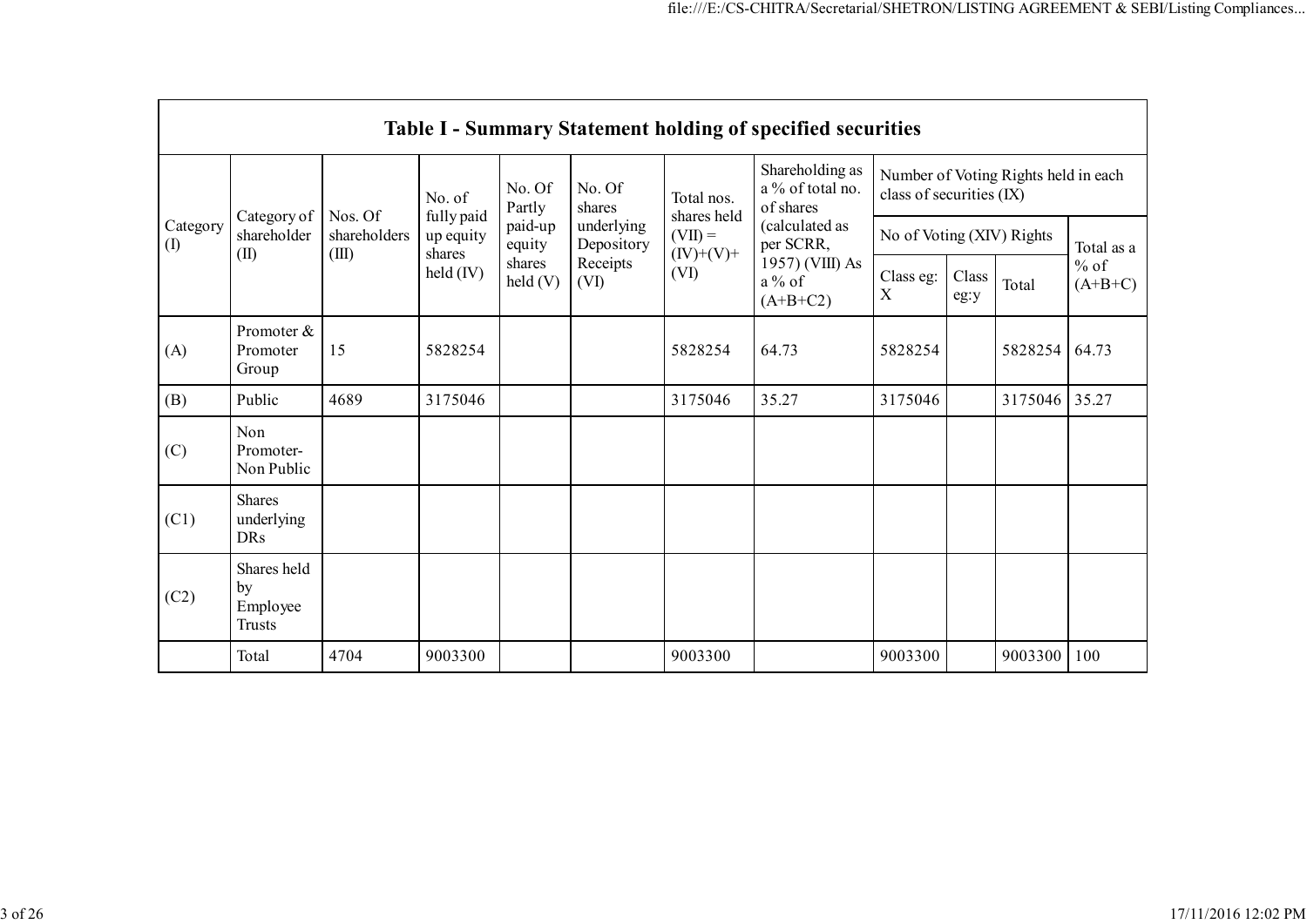|          |                                                |                                                |                           |                                                           | Table I - Summary Statement holding of specified securities                                |                                        |                                                |                                                                     |                                                       |                                       |
|----------|------------------------------------------------|------------------------------------------------|---------------------------|-----------------------------------------------------------|--------------------------------------------------------------------------------------------|----------------------------------------|------------------------------------------------|---------------------------------------------------------------------|-------------------------------------------------------|---------------------------------------|
| Category | Category of<br>shareholder                     | No. Of<br><b>Shares</b><br>Underlying          | No. Of<br><b>Warrants</b> | No. Of Shares<br>Underlying<br>Outstanding<br>convertible | Shareholding,<br>as a % assuming<br>full conversion<br>of convertible<br>securities (as a  | Number of<br>Locked in<br>shares (XII) |                                                | Number of<br>Shares pledged<br>or otherwise<br>encumbered<br>(XIII) |                                                       | Number of<br>equity shares<br>held in |
| (I)      | (II)                                           | Outstanding<br>convertible<br>securities $(X)$ | $(X_i)$                   | securities and<br>No. Of<br>Warrants (Xi)<br>(a)          | percentage of<br>diluted share<br>capital) $(XI)$ =<br>$(VII)+(X)$ As a<br>% of $(A+B+C2)$ | No.<br>(a)                             | As a $\%$<br>of total<br>Shares<br>held<br>(b) | No. $(a)$                                                           | As a $\%$<br>of total<br><b>Shares</b><br>held<br>(b) | dematerialized<br>form (XIV)          |
| (A)      | Promoter &<br>Promoter<br>Group                |                                                |                           |                                                           | 64.73                                                                                      |                                        |                                                | 475815                                                              | 8.16                                                  | 5828154                               |
| (B)      | Public                                         |                                                |                           |                                                           | 35.27                                                                                      |                                        |                                                |                                                                     |                                                       | 2829413                               |
| (C)      | Non<br>Promoter-<br>Non Public                 |                                                |                           |                                                           |                                                                                            |                                        |                                                |                                                                     |                                                       |                                       |
| (C1)     | <b>Shares</b><br>underlying<br><b>DRs</b>      |                                                |                           |                                                           |                                                                                            |                                        |                                                |                                                                     |                                                       |                                       |
| (C2)     | Shares held<br>by<br>Employee<br><b>Trusts</b> |                                                |                           |                                                           |                                                                                            |                                        |                                                |                                                                     |                                                       |                                       |
|          | Total                                          |                                                |                           |                                                           |                                                                                            |                                        |                                                | 475815                                                              | 5.28                                                  | 8657567                               |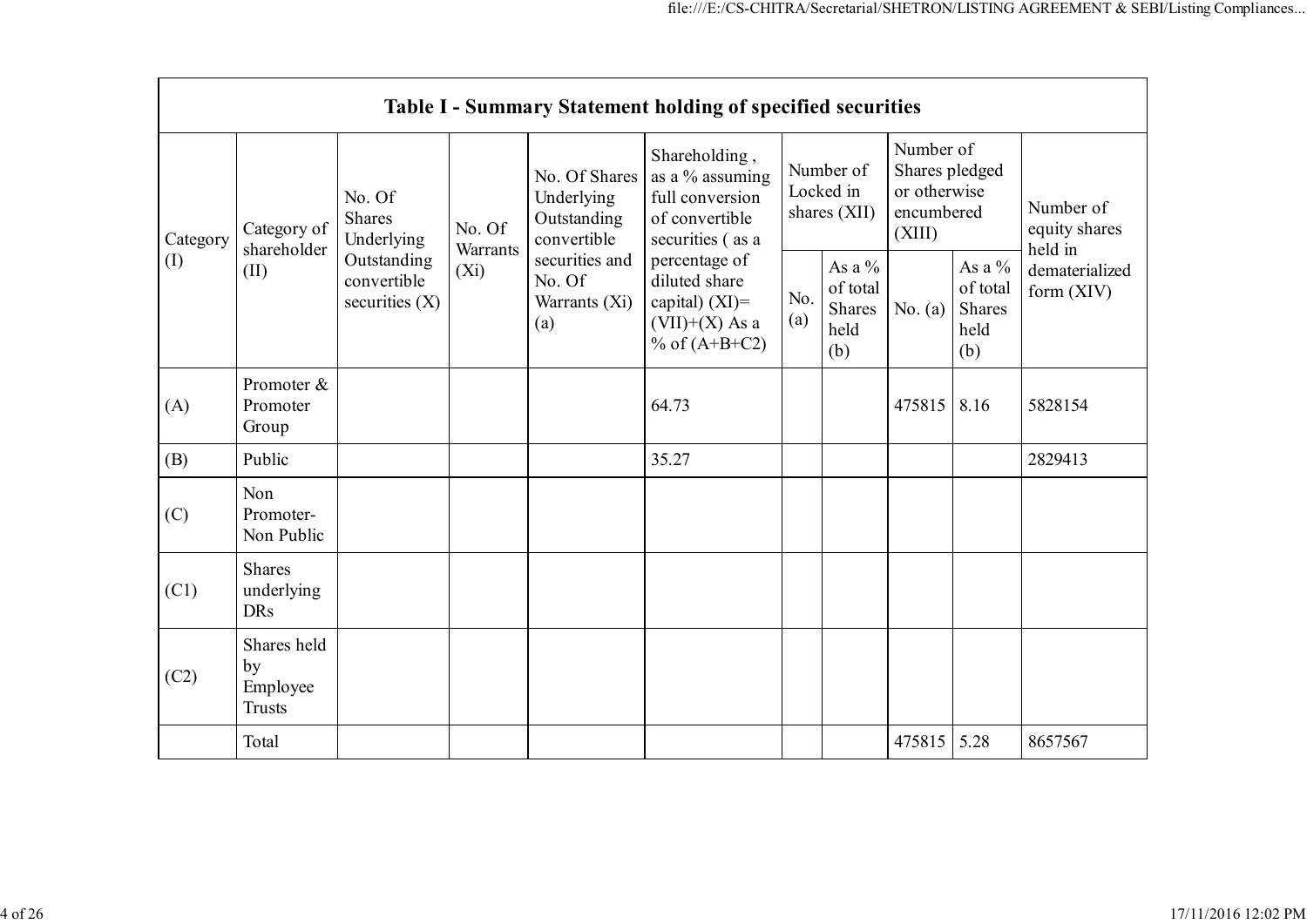|                                                                                             | Table II - Statement showing shareholding pattern of the Promoter and Promoter Group |                                  |                                   |                             |                          |                                                     |                                           |                |                                                                  |                    |                                 |
|---------------------------------------------------------------------------------------------|--------------------------------------------------------------------------------------|----------------------------------|-----------------------------------|-----------------------------|--------------------------|-----------------------------------------------------|-------------------------------------------|----------------|------------------------------------------------------------------|--------------------|---------------------------------|
|                                                                                             |                                                                                      |                                  | No. of                            | No. Of<br>Partly            | No. Of<br>shares         | Total nos.<br>shares                                | Shareholding<br>as a % of<br>total no. of |                | Number of Voting Rights held in<br>each class of securities (IX) |                    |                                 |
| Sr.                                                                                         | Category & Name<br>of the<br>Shareholders (I)                                        | Nos. Of<br>shareholders<br>(III) | fully paid<br>up equity<br>shares | paid-up<br>equity<br>shares | underlying<br>Depository | shares<br>held (VII)<br>(calculated as<br>per SCRR, | No of Voting (XIV) Rights                 |                |                                                                  | Total<br>as a $\%$ |                                 |
|                                                                                             |                                                                                      |                                  | held (IV)                         | held<br>(V)                 | Receipts<br>(VI)         | $(IV)+(V)+$<br>(VI)                                 | 1957) (VIII)<br>As a % of<br>$(A+B+C2)$   | Class eg:<br>X | Class<br>eg:y                                                    | Total              | of<br>Total<br>Voting<br>rights |
| $\Lambda$                                                                                   | Table II - Statement showing shareholding pattern of the Promoter and Promoter Group |                                  |                                   |                             |                          |                                                     |                                           |                |                                                                  |                    |                                 |
| (1)                                                                                         | Indian                                                                               |                                  |                                   |                             |                          |                                                     |                                           |                |                                                                  |                    |                                 |
| (a)                                                                                         | Individuals/Hindu<br>undivided Family                                                | 9                                | 2012634                           |                             |                          | 2012634                                             | 22.35                                     | 2012634        |                                                                  | 2012634            | 22.35                           |
| (d)                                                                                         | Any Other<br>(specify)                                                               | $\overline{4}$                   | 3733987                           |                             |                          | 3733987                                             | 41.47                                     | 3733987        |                                                                  | 3733987            | 41.47                           |
| Sub-Total<br>(A)(1)                                                                         |                                                                                      | 13                               | 5746621                           |                             |                          | 5746621                                             | 63.83                                     | 5746621        |                                                                  | 5746621            | 63.83                           |
| (2)                                                                                         | Foreign                                                                              |                                  |                                   |                             |                          |                                                     |                                           |                |                                                                  |                    |                                 |
| (e)                                                                                         | Any Other<br>(specify)                                                               | $\sqrt{2}$                       | 81633                             |                             |                          | 81633                                               | 0.91                                      | 81633          |                                                                  | 81633              | 0.91                            |
| Sub-Total<br>(A)(2)                                                                         |                                                                                      | $\overline{2}$                   | 81633                             |                             |                          | 81633                                               | 0.91                                      | 81633          |                                                                  | 81633              | 0.91                            |
| Total<br>Shareholding<br>of Promoter<br>and Promoter<br>Group<br>$(A)= (A)$<br>$(1)+(A)(2)$ |                                                                                      | 15                               | 5828254                           |                             |                          | 5828254                                             | 64.73                                     | 5828254        |                                                                  | 5828254            | 64.73                           |
| $\, {\bf B}$                                                                                | Table III - Statement showing shareholding pattern of the Public shareholder         |                                  |                                   |                             |                          |                                                     |                                           |                |                                                                  |                    |                                 |

 $\sim$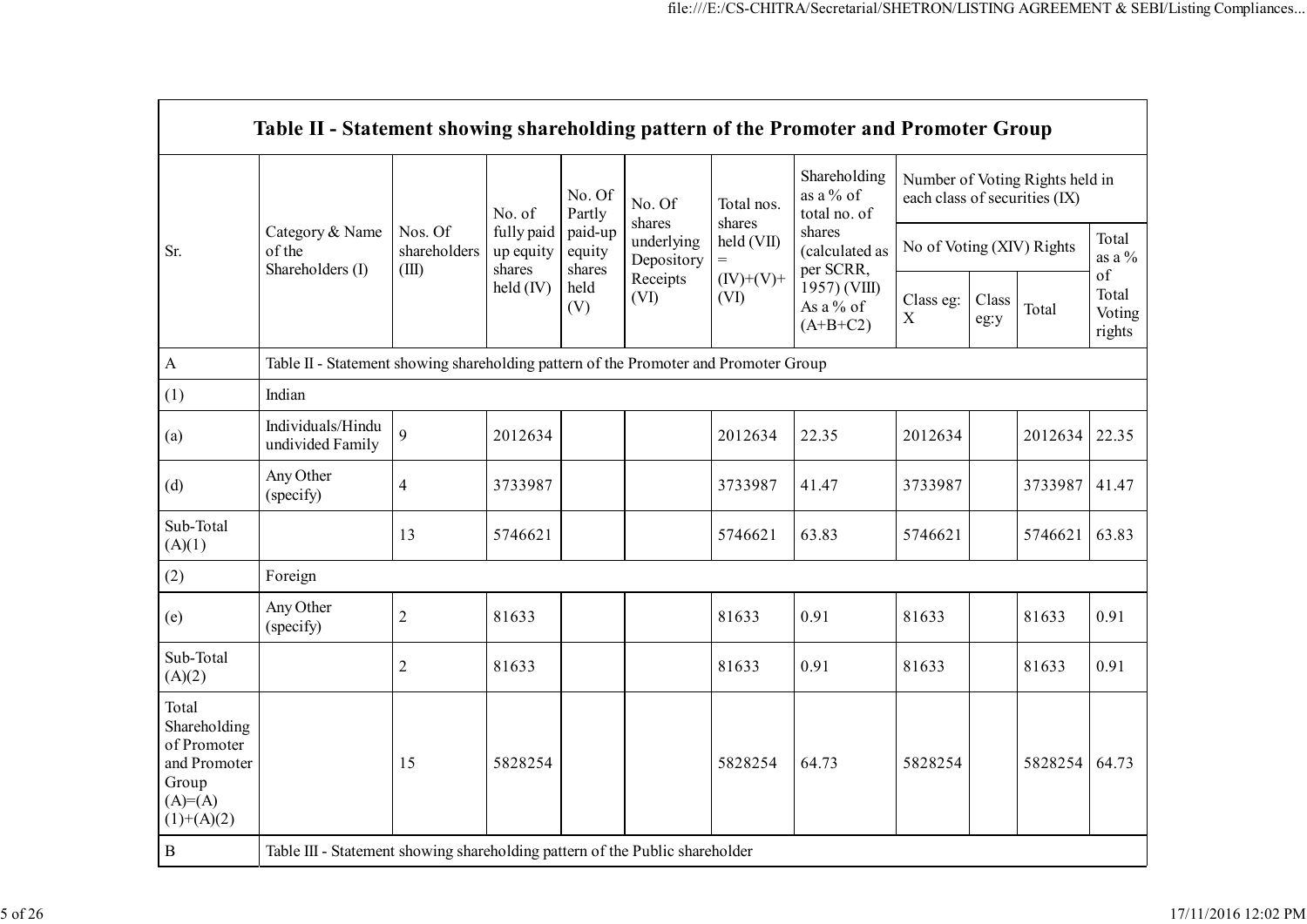| (1)                                                                          | Institutions                                                                                                        |              |         |  |         |                  |         |         |              |
|------------------------------------------------------------------------------|---------------------------------------------------------------------------------------------------------------------|--------------|---------|--|---------|------------------|---------|---------|--------------|
| (a)                                                                          | <b>Mutual Funds</b>                                                                                                 | $\mathbf{1}$ | 100     |  | 100     | $\mathbf{0}$     | 100     | 100     | $\mathbf{0}$ |
| Sub-Total<br>(B)(1)                                                          |                                                                                                                     | 1            | 100     |  | 100     | $\boldsymbol{0}$ | 100     | 100     | $\mathbf{0}$ |
| (3)                                                                          | Non-institutions                                                                                                    |              |         |  |         |                  |         |         |              |
| (a(i))                                                                       | Individuals -<br>i.Individual<br>shareholders<br>holding nominal<br>share capital up to<br>Rs. 2 lakhs.             | 4575         | 1742836 |  | 1742836 | 19.36            | 1742836 | 1742836 | 19.36        |
| (a(ii))                                                                      | Individuals - ii.<br>Individual<br>shareholders<br>holding nominal<br>share capital in<br>excess of Rs. 2<br>lakhs. | 11           | 933772  |  | 933772  | 10.37            | 933772  | 933772  | 10.37        |
| (b)                                                                          | NBFCs registered<br>with RBI                                                                                        | $\mathbf{1}$ | 500     |  | 500     | 0.01             | 500     | 500     | 0.01         |
| (e)                                                                          | Any Other<br>(specify)                                                                                              | 101          | 497838  |  | 497838  | 5.53             | 497838  | 497838  | 5.53         |
| Sub-Total<br>(B)(3)                                                          |                                                                                                                     | 4688         | 3174946 |  | 3174946 | 35.26            | 3174946 | 3174946 | 35.26        |
| <b>Total Public</b><br>Shareholding<br>$(B)=B)$<br>$(1)+(B)$<br>$(2)+(B)(3)$ |                                                                                                                     | 4689         | 3175046 |  | 3175046 | 35.27            | 3175046 | 3175046 | 35.27        |
| $\mathbf C$                                                                  | Table IV - Statement showing shareholding pattern of the Non Promoter- Non Public shareholder                       |              |         |  |         |                  |         |         |              |
| Total (<br>$A+B+C2$ )                                                        |                                                                                                                     | 4704         | 9003300 |  | 9003300 | 100              | 9003300 | 9003300 | 100          |
| Total<br>$(A+B+C)$                                                           |                                                                                                                     | 4704         | 9003300 |  | 9003300 |                  | 9003300 | 9003300 | 100          |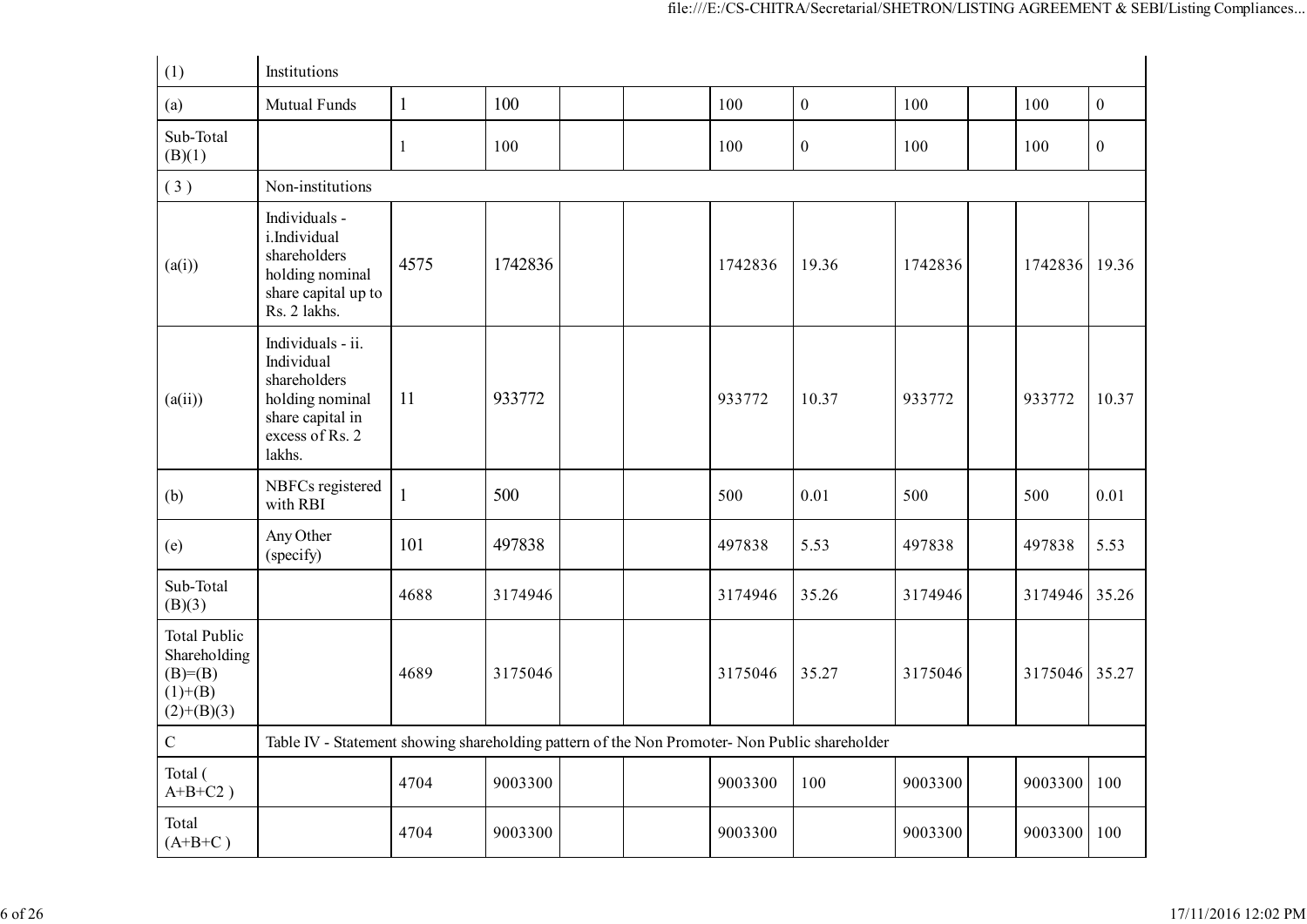|                                                                                        |                                            |                    |                                                           | Table II - Statement showing shareholding pattern of the Promoter and Promoter Group      |                                                           |  |                                                                     |                                                |                                       |
|----------------------------------------------------------------------------------------|--------------------------------------------|--------------------|-----------------------------------------------------------|-------------------------------------------------------------------------------------------|-----------------------------------------------------------|--|---------------------------------------------------------------------|------------------------------------------------|---------------------------------------|
| Sr.                                                                                    | No. Of Shares<br>Underlying<br>Outstanding | No. Of<br>Warrants | No. Of Shares<br>Underlying<br>Outstanding<br>convertible | Shareholding, as a<br>% assuming full<br>conversion of<br>convertible<br>securities (as a | Number of<br>Locked in<br>shares (XII)                    |  | Number of<br>Shares pledged<br>or otherwise<br>encumbered<br>(XIII) |                                                | Number of<br>equity shares<br>held in |
|                                                                                        | convertible<br>securities $(X)$            | $(X_i)$            | securities and<br>No. Of<br>Warrants (Xi)<br>(a)          | percentage of<br>diluted share<br>capital) $(XI)$ =<br>(VII)+(X) As a %<br>of $(A+B+C2)$  | As a %<br>of total<br>No.<br>Shares<br>(a)<br>held<br>(b) |  | No. $(a)$                                                           | As a %<br>of total<br><b>Shares</b><br>held(b) | dematerialized<br>form (XIV)          |
| $\mathbf{A}$                                                                           |                                            |                    |                                                           | Table II - Statement showing shareholding pattern of the Promoter and Promoter Group      |                                                           |  |                                                                     |                                                |                                       |
| (1)                                                                                    | Indian                                     |                    |                                                           |                                                                                           |                                                           |  |                                                                     |                                                |                                       |
| (a)                                                                                    |                                            |                    |                                                           | 22.35                                                                                     |                                                           |  | 375815                                                              | 18.67                                          | 2012634                               |
| (d)                                                                                    |                                            |                    |                                                           | 41.47                                                                                     |                                                           |  | 100000                                                              | 2.68                                           | 3733987                               |
| Sub-Total<br>(A)(1)                                                                    |                                            |                    |                                                           | 63.83                                                                                     |                                                           |  | 475815                                                              | 8.28                                           | 5746621                               |
| (2)                                                                                    | Foreign                                    |                    |                                                           |                                                                                           |                                                           |  |                                                                     |                                                |                                       |
| (e)                                                                                    |                                            |                    |                                                           | 0.91                                                                                      |                                                           |  | $\mathbf{0}$                                                        | $\boldsymbol{0}$                               | 81533                                 |
| Sub-Total<br>(A)(2)                                                                    |                                            |                    |                                                           | 0.91                                                                                      |                                                           |  | $\mathbf{0}$                                                        | $\boldsymbol{0}$                               | 81533                                 |
| Total<br>Shareholding<br>of Promoter<br>and Promoter<br>Group $(A)=A)$<br>$(1)+(A)(2)$ |                                            |                    |                                                           | 64.73                                                                                     |                                                           |  | 475815                                                              | 8.16                                           | 5828154                               |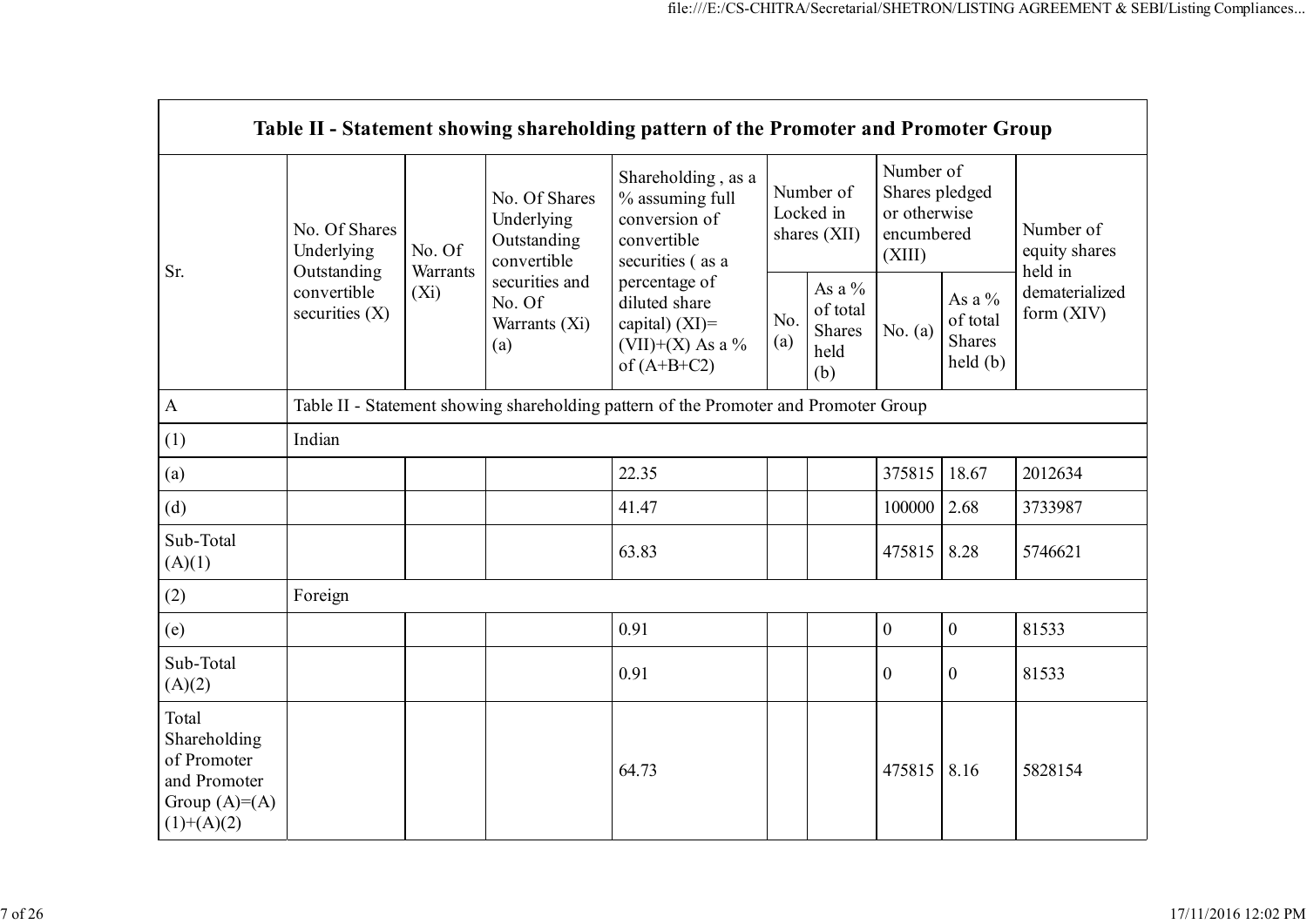| $\mathbf B$                                                              |                  | Table III - Statement showing shareholding pattern of the Public shareholder                  |                  |  |        |      |                  |
|--------------------------------------------------------------------------|------------------|-----------------------------------------------------------------------------------------------|------------------|--|--------|------|------------------|
| (1)                                                                      | Institutions     |                                                                                               |                  |  |        |      |                  |
| (a)                                                                      |                  |                                                                                               | $\boldsymbol{0}$ |  |        |      | $\boldsymbol{0}$ |
| Sub-Total<br>(B)(1)                                                      |                  |                                                                                               | $\boldsymbol{0}$ |  |        |      | $\boldsymbol{0}$ |
| (3)                                                                      | Non-institutions |                                                                                               |                  |  |        |      |                  |
| (a(i))                                                                   |                  |                                                                                               | 19.36            |  |        |      | 1523103          |
| (a(ii))                                                                  |                  |                                                                                               | 10.37            |  |        |      | 908972           |
| (b)                                                                      |                  |                                                                                               | 0.01             |  |        |      | 500              |
| (e)                                                                      |                  |                                                                                               | 5.53             |  |        |      | 396838           |
| Sub-Total<br>(B)(3)                                                      |                  |                                                                                               | 35.26            |  |        |      | 2829413          |
| <b>Total Public</b><br>Shareholding<br>$(B)= (B)(1)+(B)$<br>$(2)+(B)(3)$ |                  |                                                                                               | 35.27            |  |        |      | 2829413          |
| $\mathbf C$                                                              |                  | Table IV - Statement showing shareholding pattern of the Non Promoter- Non Public shareholder |                  |  |        |      |                  |
| Total (A+B+C2                                                            |                  |                                                                                               | 100              |  |        |      | 8657567          |
| Total $(A+B+C)$                                                          |                  |                                                                                               |                  |  | 475815 | 5.28 | 8657567          |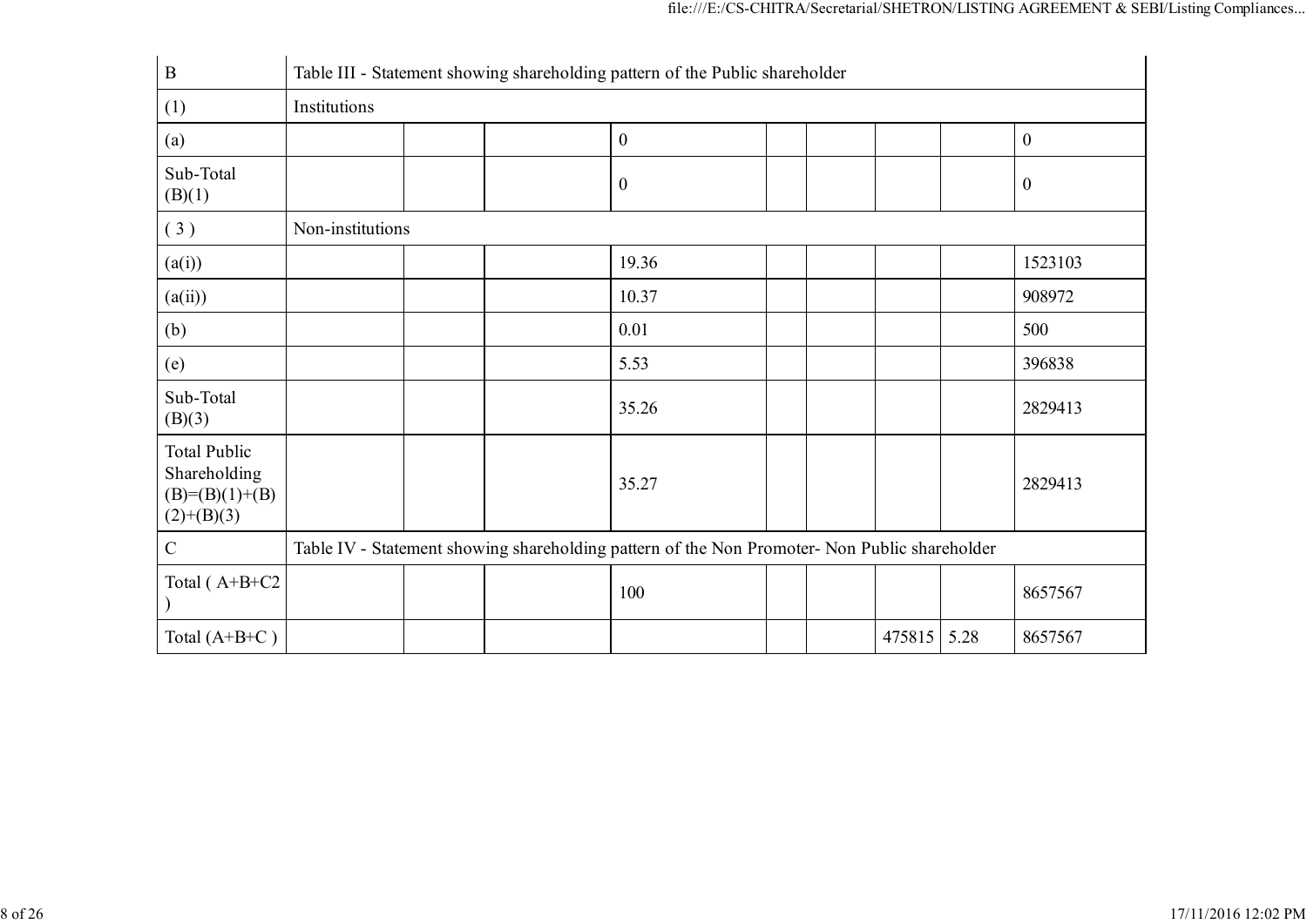|                                                                                                                      | <b>Individuals/Hindu undivided Family</b> |                                                    |                                                 |                                                 |                                                 |                                                |                                                 |  |
|----------------------------------------------------------------------------------------------------------------------|-------------------------------------------|----------------------------------------------------|-------------------------------------------------|-------------------------------------------------|-------------------------------------------------|------------------------------------------------|-------------------------------------------------|--|
| Searial No.                                                                                                          | 1                                         | $\overline{2}$                                     | 3                                               | $\overline{4}$                                  | 5                                               | 6                                              | $\overline{7}$                                  |  |
| Name of the<br>Shareholders (I)                                                                                      | <b>ANITA</b><br><b>PICARDO</b>            | <b>DAKSHRAJ</b><br><b>DIWAKAR</b><br><b>SHETTY</b> | <b>DHANIKA</b><br><b>KARTIK</b><br><b>NAYAK</b> | <b>DIWAKAR</b><br><b>SANKU</b><br><b>SHETTY</b> | <b>KARTIK</b><br><b>MANOHAR</b><br><b>NAYAK</b> | <b>NIKSHA</b><br><b>KARTIK</b><br><b>NAYAK</b> | <b>PRAVEEN</b><br><b>VITTAL</b><br><b>MALLY</b> |  |
| PAN $(II)$                                                                                                           | AABPP9447P                                | ARRPS0523L                                         | AFAPN6267K                                      | AAJPS9636B                                      | ABEPN0021D                                      | AAKPS5415M                                     | AANPM3902G                                      |  |
| No. of fully paid up<br>equity shares held<br>(IV)                                                                   | 370977                                    | 276250                                             | 3700                                            | 384242                                          | 28700                                           | 297010                                         | 44095                                           |  |
| No. Of Partly<br>paid-up equity<br>shares held (V)                                                                   |                                           |                                                    |                                                 |                                                 |                                                 |                                                |                                                 |  |
| No. Of shares<br>underlying<br>Depository<br>Receipts (VI)                                                           |                                           |                                                    |                                                 |                                                 |                                                 |                                                |                                                 |  |
| Total nos. shares<br>$\text{held}(\text{VII}) =$<br>$(IV)+(V)+(VI)$                                                  | 370977                                    | 276250                                             | 3700                                            | 384242                                          | 28700                                           | 297010                                         | 44095                                           |  |
| Shareholding as a<br>% of total no. of<br>shares (calculated<br>as per SCRR,<br>1957) (VIII) As a<br>% of $(A+B+C2)$ | 4.12                                      | 3.07                                               | 0.04                                            | 4.27                                            | 0.32                                            | 3.3                                            | 0.49                                            |  |
| Number of Voting Rights held in each class of securities (IX)                                                        |                                           |                                                    |                                                 |                                                 |                                                 |                                                |                                                 |  |
| Class eg: $X$                                                                                                        | 370977                                    | 276250                                             | 3700                                            | 384242                                          | 28700                                           | 297010                                         | 44095                                           |  |
| Class eg:y                                                                                                           |                                           |                                                    |                                                 |                                                 |                                                 |                                                |                                                 |  |
| Total                                                                                                                | 370977                                    | 276250                                             | 3700                                            | 384242                                          | 28700                                           | 297010                                         | 44095                                           |  |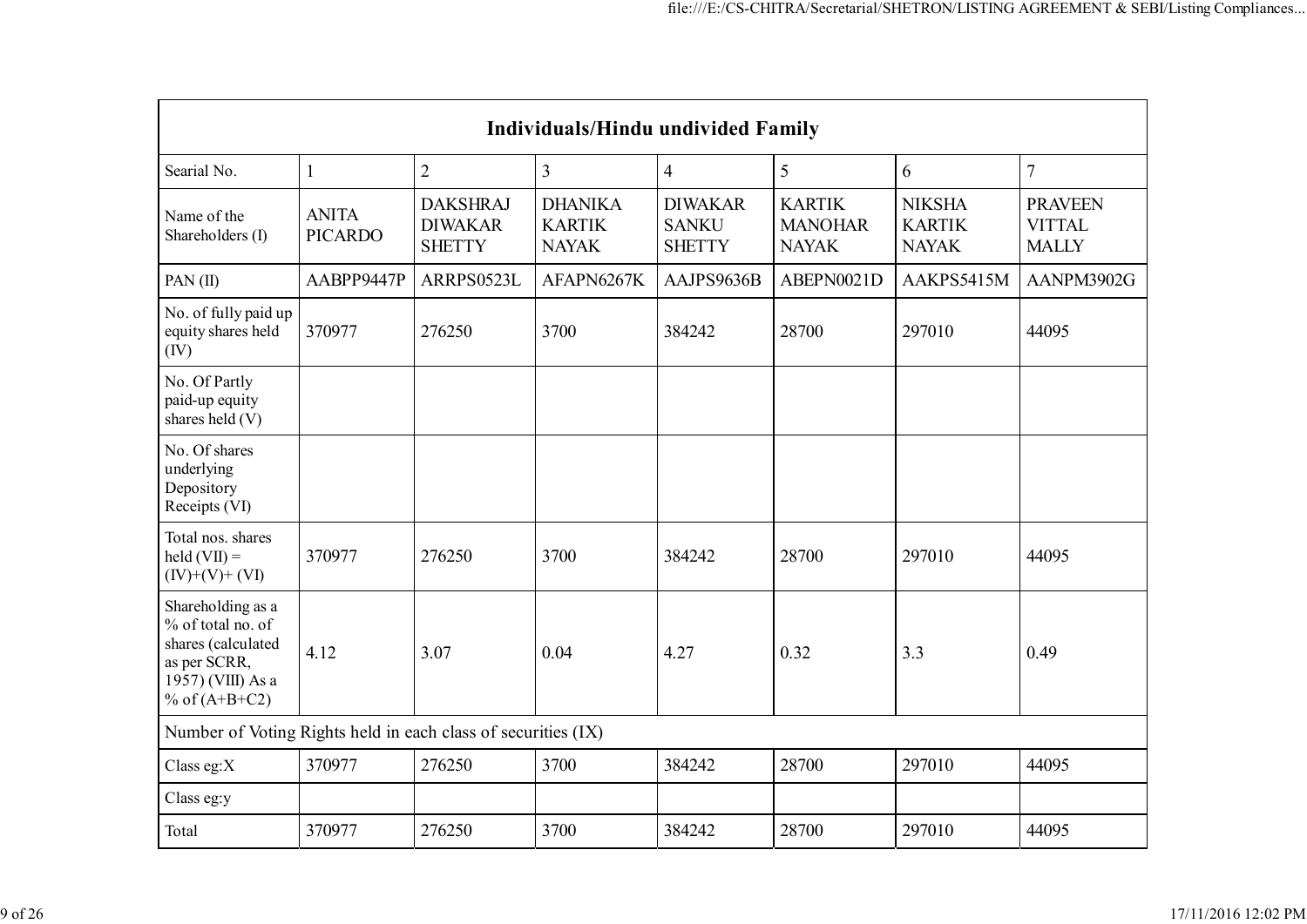| Total as a % of<br><b>Total Voting rights</b>                                                                                                                                            | 4.12             | 3.07             | 0.04             | 4.27   | 0.32             | 3.3              | 0.49             |
|------------------------------------------------------------------------------------------------------------------------------------------------------------------------------------------|------------------|------------------|------------------|--------|------------------|------------------|------------------|
| No. Of Shares<br>Underlying<br>Outstanding<br>convertible<br>securities $(X)$                                                                                                            |                  |                  |                  |        |                  |                  |                  |
| No. Of Warrants<br>$(X_i)$                                                                                                                                                               |                  |                  |                  |        |                  |                  |                  |
| No. Of Shares<br>Underlying<br>Outstanding<br>convertible<br>securities and No.<br>Of Warrants (Xi)<br>(a)                                                                               |                  |                  |                  |        |                  |                  |                  |
| Shareholding, as a<br>% assuming full<br>conversion of<br>convertible<br>securities (as a<br>percentage of<br>diluted share<br>capital) (XI)=<br>$(VII)+(Xi)(a)$ As a<br>% of $(A+B+C2)$ | 4.12             | 3.07             | 0.04             | 4.27   | 0.32             | 3.3              | 0.49             |
| Number of Locked in shares (XII)                                                                                                                                                         |                  |                  |                  |        |                  |                  |                  |
| No. (a)                                                                                                                                                                                  |                  |                  |                  |        |                  |                  |                  |
| As a % of total<br>Shares held (b)                                                                                                                                                       |                  |                  |                  |        |                  |                  |                  |
| Number of Shares pledged or otherwise encumbered (XIII)                                                                                                                                  |                  |                  |                  |        |                  |                  |                  |
| No. (a)                                                                                                                                                                                  | $\boldsymbol{0}$ | $\boldsymbol{0}$ | $\boldsymbol{0}$ | 375815 | $\boldsymbol{0}$ | $\boldsymbol{0}$ | $\boldsymbol{0}$ |
| As a % of total<br>Shares held (b)                                                                                                                                                       | $\boldsymbol{0}$ | $\boldsymbol{0}$ | $\boldsymbol{0}$ | 97.81  | $\boldsymbol{0}$ | $\boldsymbol{0}$ | $\boldsymbol{0}$ |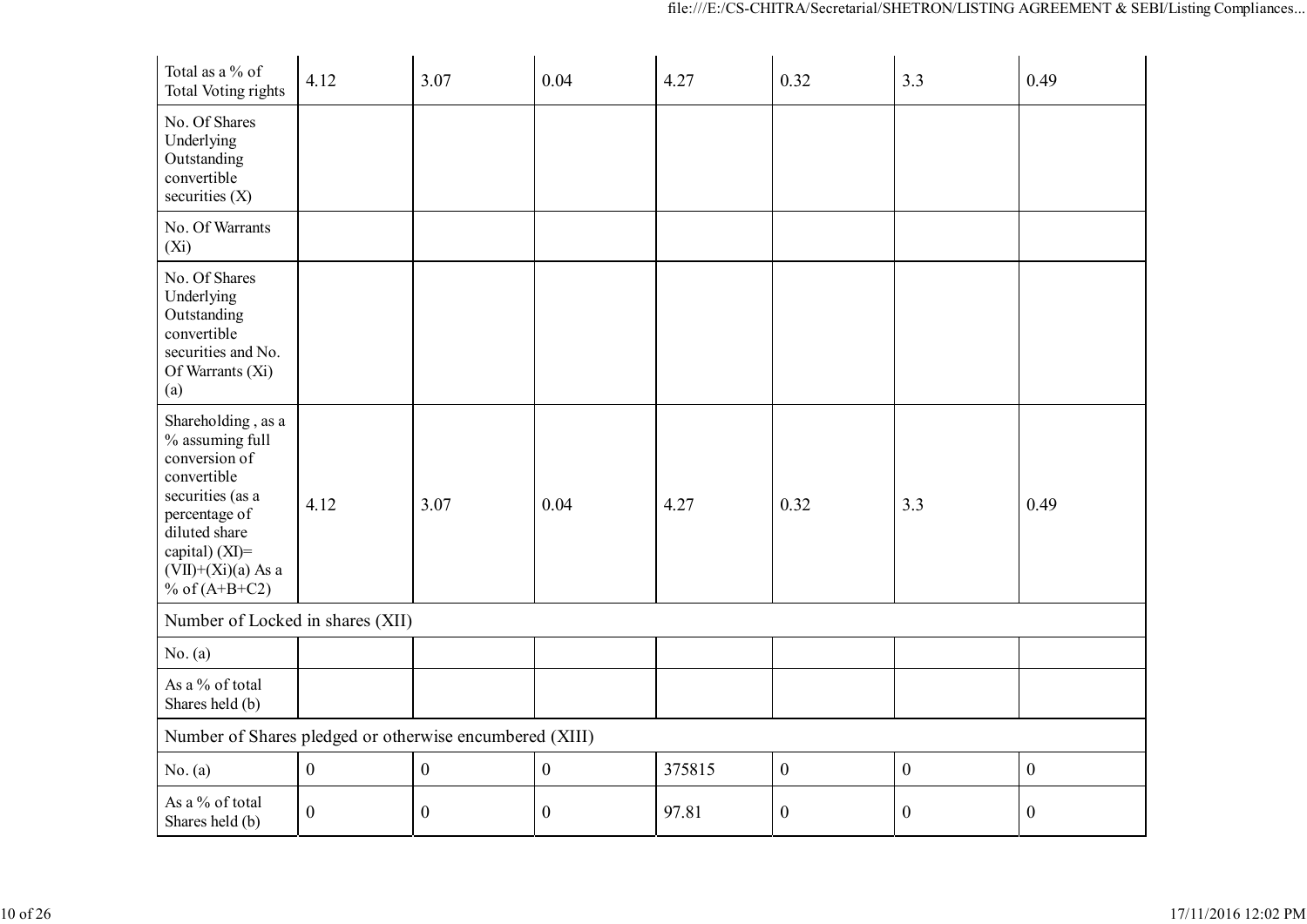| Number of equity<br>shares held in<br>dematerialized<br>form $(XIV)$ | 370977 | 276250 | 3700 | 384242 | 28700 | 297010 | 44095 |
|----------------------------------------------------------------------|--------|--------|------|--------|-------|--------|-------|
|----------------------------------------------------------------------|--------|--------|------|--------|-------|--------|-------|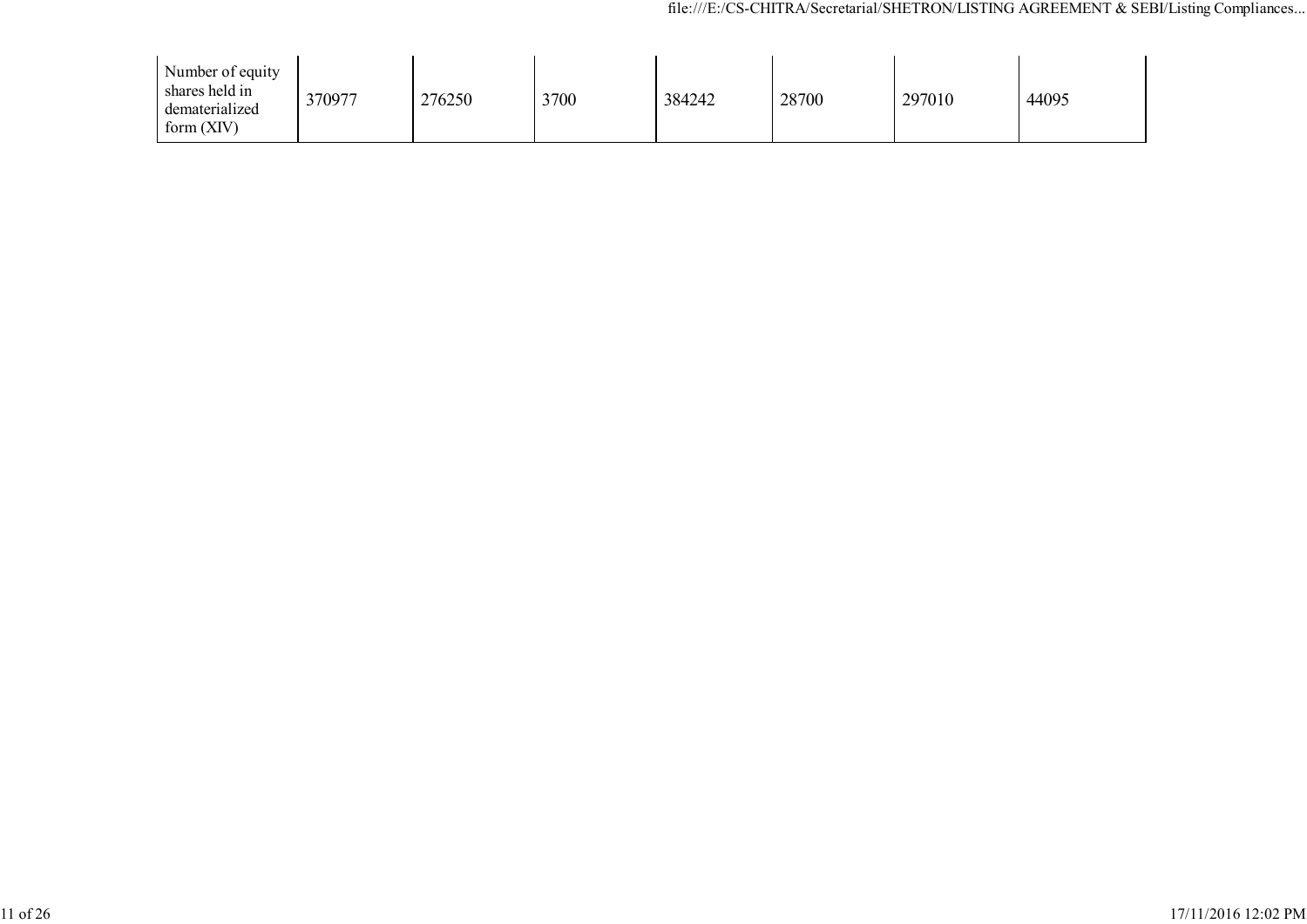| Individuals/Hindu undivided Family                                                                                   |                                                               |                        |                       |  |  |  |  |  |  |
|----------------------------------------------------------------------------------------------------------------------|---------------------------------------------------------------|------------------------|-----------------------|--|--|--|--|--|--|
| Searial No.                                                                                                          | 8                                                             | 9                      |                       |  |  |  |  |  |  |
| Name of the<br>Shareholders (I)                                                                                      | RAKSHA PRAVEEN MALLY                                          | YASHODA DIWAKAR SHETTY | Click here to go back |  |  |  |  |  |  |
| PAN $(II)$                                                                                                           | AAKPS5416J                                                    | AAQPS4696E             | Total                 |  |  |  |  |  |  |
| No. of fully paid up<br>equity shares held<br>(IV)                                                                   | 299020                                                        | 308640                 | 2012634               |  |  |  |  |  |  |
| No. Of Partly<br>paid-up equity<br>shares held (V)                                                                   |                                                               |                        |                       |  |  |  |  |  |  |
| No. Of shares<br>underlying<br>Depository<br>Receipts (VI)                                                           |                                                               |                        |                       |  |  |  |  |  |  |
| Total nos. shares<br>$\text{held}(\text{VII}) =$<br>$(IV)+(V)+(VI)$                                                  | 299020                                                        | 308640                 | 2012634               |  |  |  |  |  |  |
| Shareholding as a<br>% of total no. of<br>shares (calculated<br>as per SCRR,<br>1957) (VIII) As a<br>% of $(A+B+C2)$ | 3.32                                                          | 3.43                   | 22.35                 |  |  |  |  |  |  |
|                                                                                                                      | Number of Voting Rights held in each class of securities (IX) |                        |                       |  |  |  |  |  |  |
| Class eg:X                                                                                                           | 299020                                                        | 308640                 | 2012634               |  |  |  |  |  |  |
| Class eg:y                                                                                                           |                                                               |                        |                       |  |  |  |  |  |  |
| Total                                                                                                                | 299020                                                        | 308640                 | 2012634               |  |  |  |  |  |  |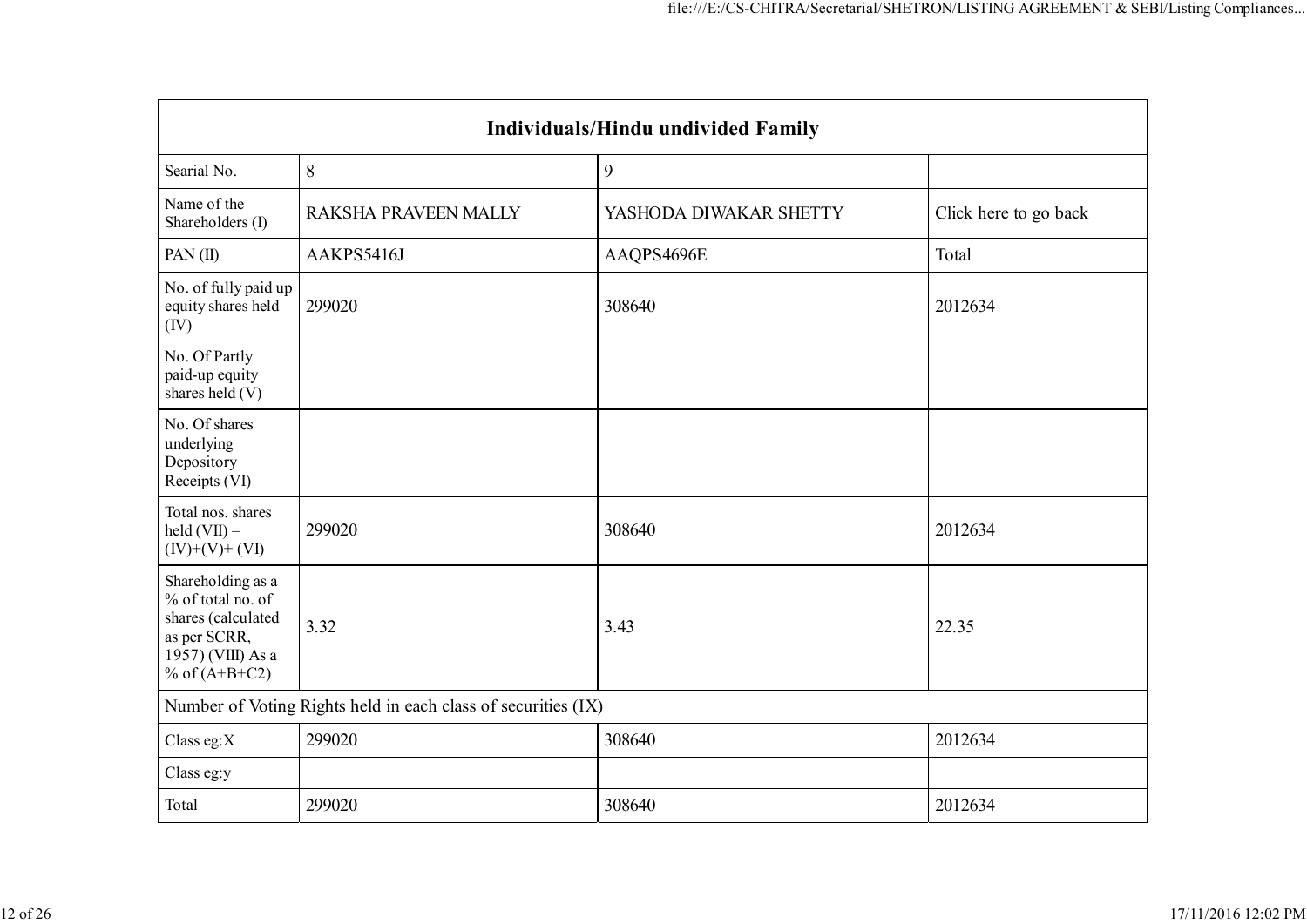| Total as a % of<br><b>Total Voting rights</b>                                                                                                                                            | 3.32                                                    | 3.43             | 22.35  |  |  |
|------------------------------------------------------------------------------------------------------------------------------------------------------------------------------------------|---------------------------------------------------------|------------------|--------|--|--|
| No. Of Shares<br>Underlying<br>Outstanding<br>convertible<br>securities (X)                                                                                                              |                                                         |                  |        |  |  |
| No. Of Warrants<br>$(X_i)$                                                                                                                                                               |                                                         |                  |        |  |  |
| No. Of Shares<br>Underlying<br>Outstanding<br>convertible<br>securities and No.<br>Of Warrants (Xi)<br>(a)                                                                               |                                                         |                  |        |  |  |
| Shareholding, as a<br>% assuming full<br>conversion of<br>convertible<br>securities (as a<br>percentage of<br>diluted share<br>capital) (XI)=<br>$(VII)+(Xi)(a)$ As a<br>% of $(A+B+C2)$ | 3.32                                                    | 3.43             | 22.35  |  |  |
| Number of Locked in shares (XII)                                                                                                                                                         |                                                         |                  |        |  |  |
| No. (a)                                                                                                                                                                                  |                                                         |                  |        |  |  |
| As a % of total<br>Shares held (b)                                                                                                                                                       |                                                         |                  |        |  |  |
|                                                                                                                                                                                          | Number of Shares pledged or otherwise encumbered (XIII) |                  |        |  |  |
| No. (a)                                                                                                                                                                                  | $\boldsymbol{0}$                                        | $\boldsymbol{0}$ | 375815 |  |  |
| As a % of total<br>Shares held (b)                                                                                                                                                       | $\boldsymbol{0}$                                        | $\boldsymbol{0}$ | 18.67  |  |  |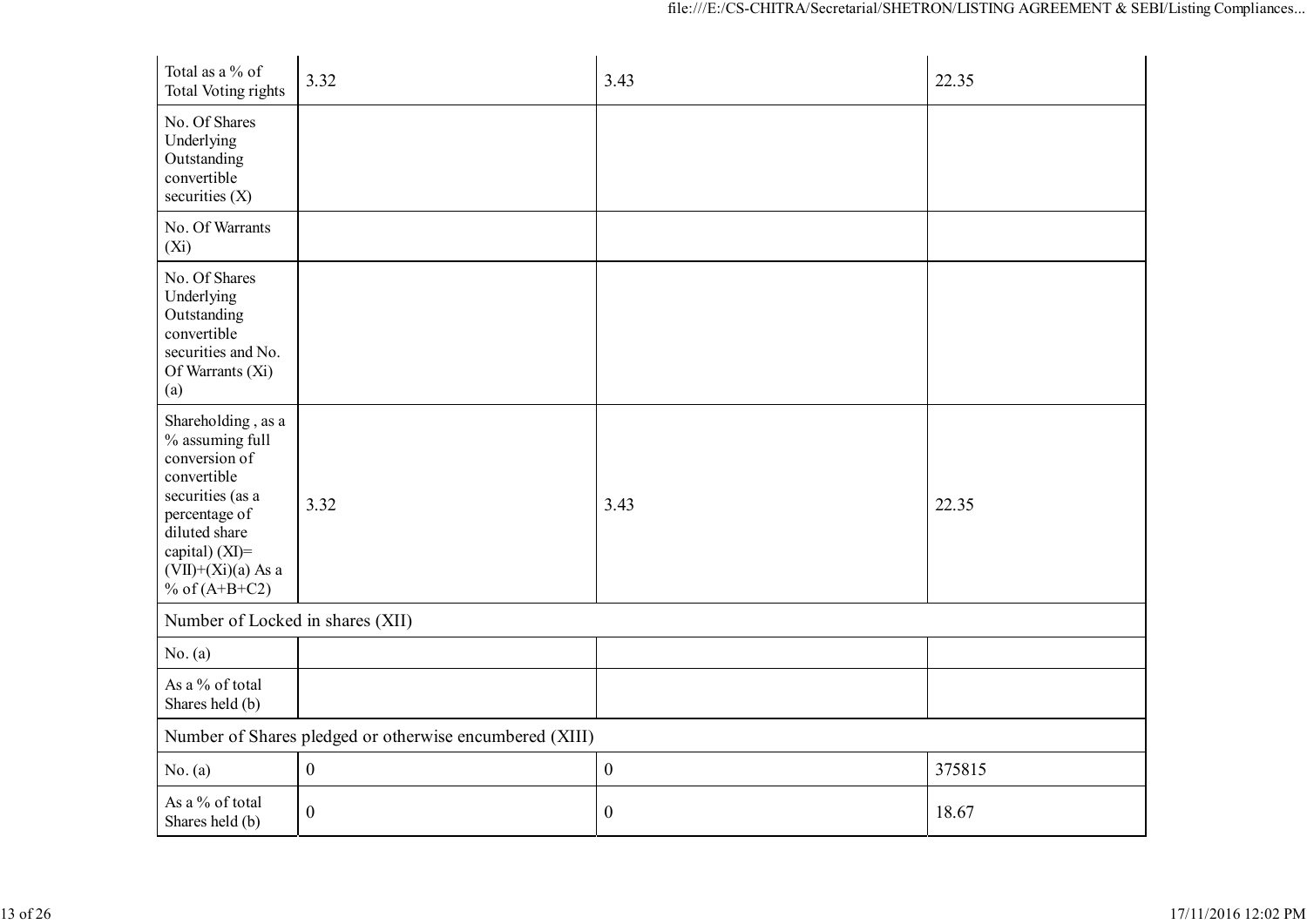| Number of equity<br>shares held in<br>dematerialized<br>form $(XIV)$ | 299020 | 308640 | 2012634 |
|----------------------------------------------------------------------|--------|--------|---------|
|----------------------------------------------------------------------|--------|--------|---------|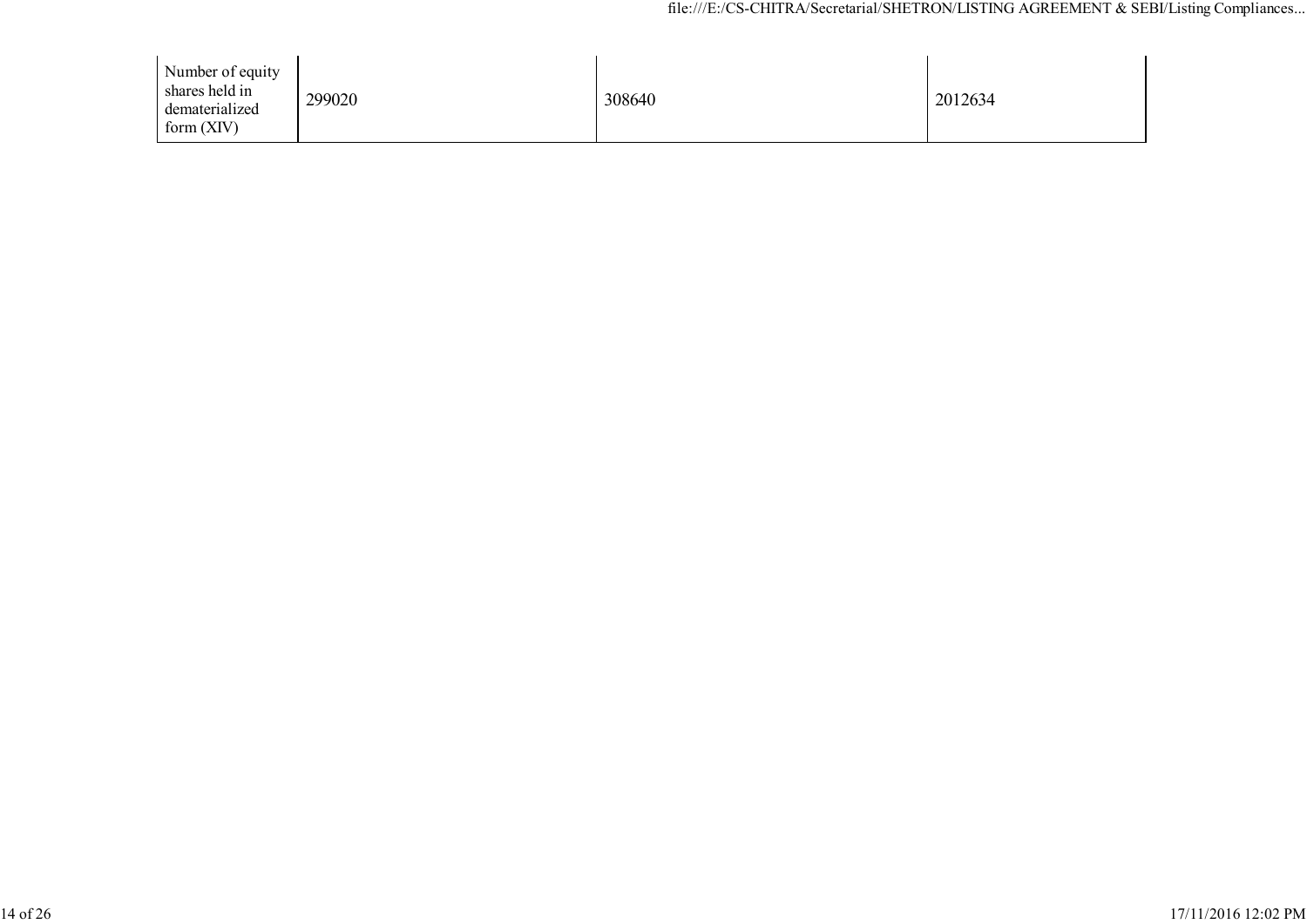| Any Other (specify)                                                                                                  |                                                               |                                       |                                           |                                                                |                          |
|----------------------------------------------------------------------------------------------------------------------|---------------------------------------------------------------|---------------------------------------|-------------------------------------------|----------------------------------------------------------------|--------------------------|
| Searial No.                                                                                                          | 1                                                             | $\overline{2}$                        | 3                                         | $\overline{4}$                                                 |                          |
| Category                                                                                                             | <b>Bodies Corporate</b>                                       | <b>Bodies Corporate</b>               | <b>Bodies Corporate</b>                   | <b>Bodies Corporate</b>                                        | Click here to<br>go back |
| Name of the<br>Shareholders (I)                                                                                      | <b>BUNTS PROPERTIES</b><br>PRIVATE LIMITED                    | <b>FIBRE SHELLS</b><br><b>LIMITED</b> | <b>KONJAL MACHINES</b><br>PRIVATE LIMITED | <b>SHETRON</b><br><b>ENTERPRISES PRIVATE</b><br><b>LIMITED</b> |                          |
| PAN(II)                                                                                                              | AAACK2452P                                                    | AAACF0893P                            | AAACK2484P                                | AAACS8709H                                                     | Total                    |
| No. of the<br>Shareholders (I)                                                                                       | 1                                                             | 1                                     | 1                                         | 1                                                              | 4                        |
| No. of fully paid up<br>equity shares held<br>(IV)                                                                   | 1133057                                                       | 45158                                 | 858055                                    | 1697717                                                        | 3733987                  |
| No. Of Partly<br>paid-up equity<br>shares held (V)                                                                   |                                                               |                                       |                                           |                                                                |                          |
| No. Of shares<br>underlying<br>Depository<br>Receipts (VI)                                                           |                                                               |                                       |                                           |                                                                |                          |
| Total nos. shares<br>$\text{held}(\text{VII}) =$<br>$(IV)+(V)+(VI)$                                                  | 1133057                                                       | 45158                                 | 858055                                    | 1697717                                                        | 3733987                  |
| Shareholding as a<br>% of total no. of<br>shares (calculated<br>as per SCRR,<br>1957) (VIII) As a<br>% of $(A+B+C2)$ | 12.58                                                         | 0.5                                   | 9.53                                      | 18.86                                                          | 41.47                    |
|                                                                                                                      | Number of Voting Rights held in each class of securities (IX) |                                       |                                           |                                                                |                          |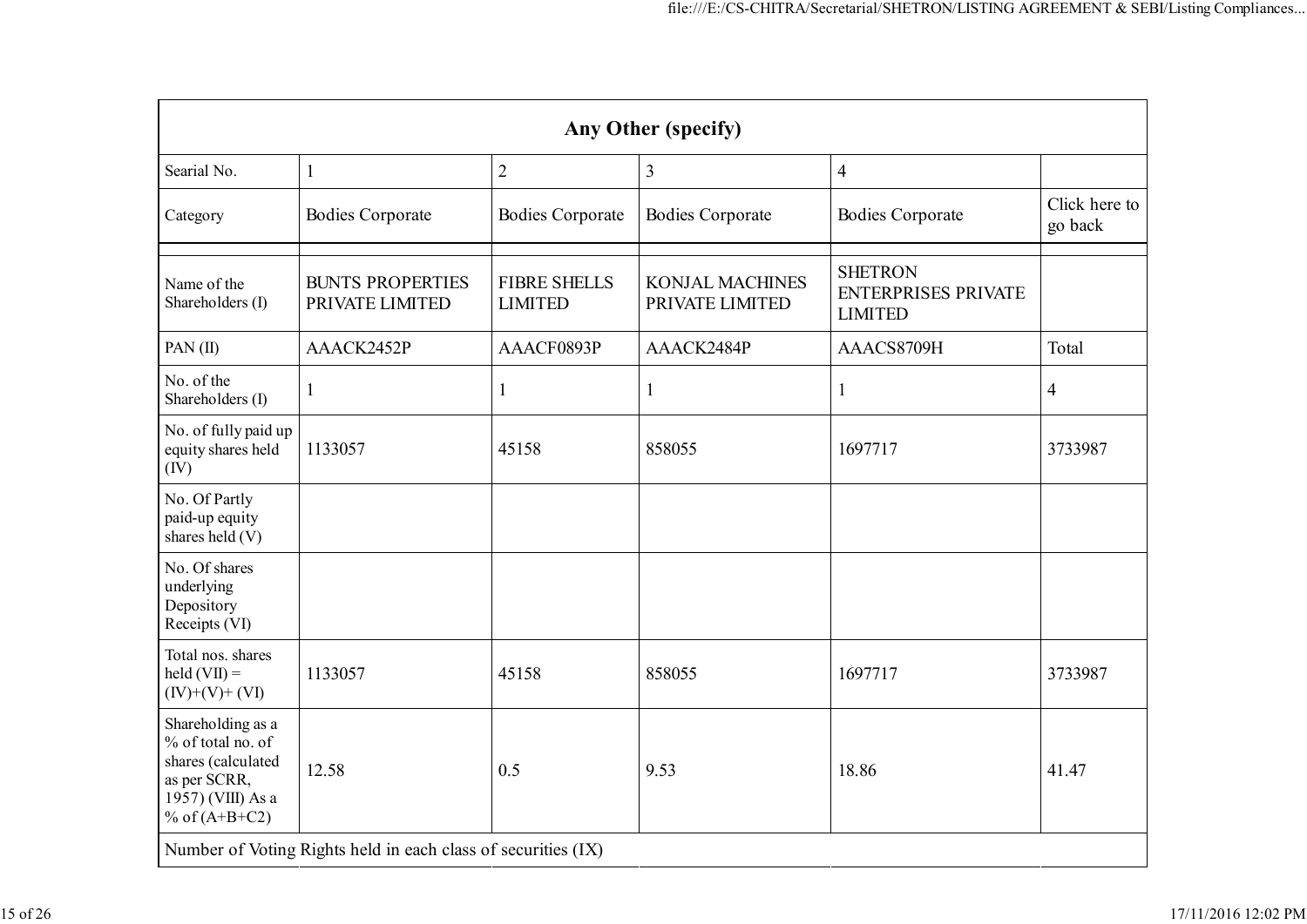| Class eg: X                                                                                                                                                                             | 1133057                                                 | 45158 | 858055 | 1697717 | 3733987 |
|-----------------------------------------------------------------------------------------------------------------------------------------------------------------------------------------|---------------------------------------------------------|-------|--------|---------|---------|
| Class eg:y                                                                                                                                                                              |                                                         |       |        |         |         |
| Total                                                                                                                                                                                   | 1133057                                                 | 45158 | 858055 | 1697717 | 3733987 |
| Total as a % of<br>Total Voting rights                                                                                                                                                  | 12.58                                                   | 0.5   | 9.53   | 18.86   | 41.47   |
| No. Of Shares<br>Underlying<br>Outstanding<br>convertible<br>securities $(X)$                                                                                                           |                                                         |       |        |         |         |
| No. Of Warrants<br>$(X_i)$                                                                                                                                                              |                                                         |       |        |         |         |
| No. Of Shares<br>Underlying<br>Outstanding<br>convertible<br>securities and No.<br>Of Warrants (Xi)<br>(a)                                                                              |                                                         |       |        |         |         |
| Shareholding, as a<br>% assuming full<br>conversion of<br>convertible<br>securities (as a<br>percentage of<br>diluted share<br>capital) $(XI)$ =<br>$(VII)+(X)$ As a %<br>of $(A+B+C2)$ | 12.58                                                   | 0.5   | 9.53   | 18.86   | 41.47   |
| Number of Locked in shares (XII)                                                                                                                                                        |                                                         |       |        |         |         |
| No. (a)                                                                                                                                                                                 |                                                         |       |        |         |         |
| As a % of total<br>Shares held (b)                                                                                                                                                      |                                                         |       |        |         |         |
|                                                                                                                                                                                         | Number of Shares pledged or otherwise encumbered (XIII) |       |        |         |         |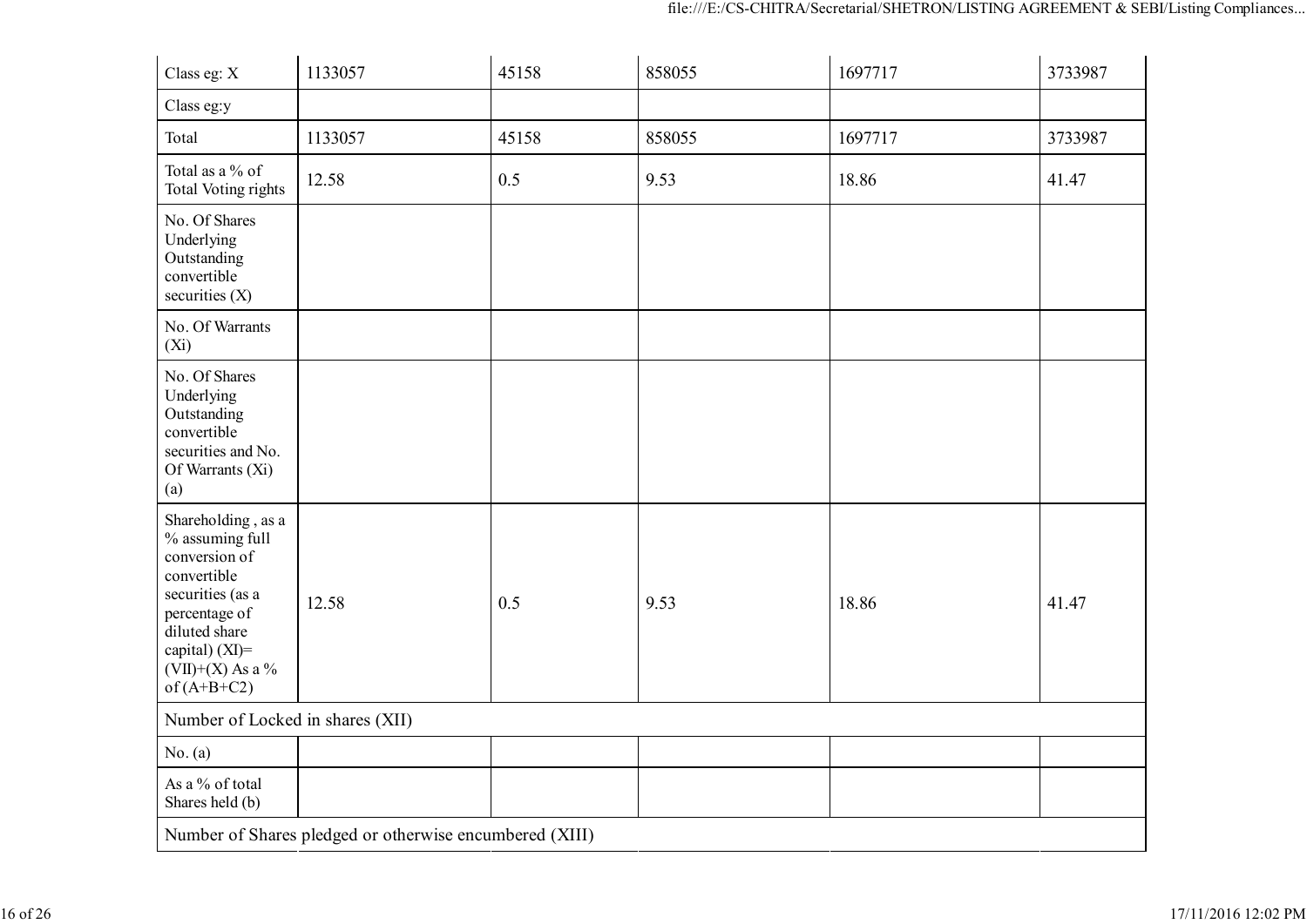| No. (a)                                                              |         | v     | $_{0}$ | 100000  | 100000  |
|----------------------------------------------------------------------|---------|-------|--------|---------|---------|
| As a % of total<br>Shares held (b)                                   | - 12    | U     | 0      | 5.89    | 2.68    |
| Number of equity<br>shares held in<br>dematerialized<br>form $(XIV)$ | 1133057 | 45158 | 858055 | 1697717 | 3733987 |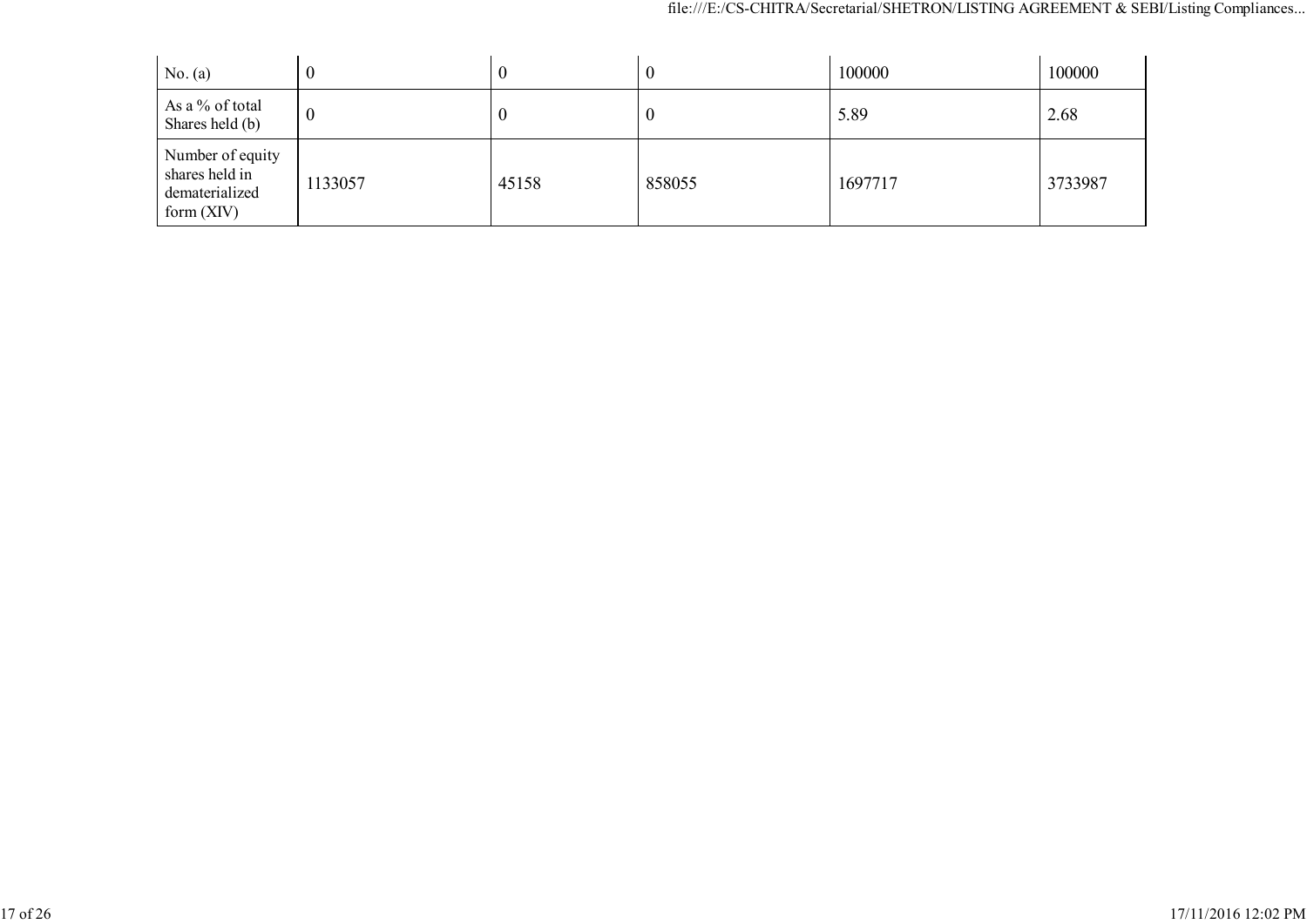|                                                                                                                      | Any Other (specify)                                           |                |                       |  |  |
|----------------------------------------------------------------------------------------------------------------------|---------------------------------------------------------------|----------------|-----------------------|--|--|
| Searial No.                                                                                                          | $\mathbf{1}$                                                  | $\overline{2}$ |                       |  |  |
| Category                                                                                                             | Other                                                         | Other          |                       |  |  |
| Name of the<br>Shareholders (I)                                                                                      | MARIE THERESE PICARDO                                         | RONALD PICARDO | Click here to go back |  |  |
| PAN(II)                                                                                                              | AVMPP3913C                                                    | AVOPP4290N     | Total                 |  |  |
| No. of the<br>Shareholders (I)                                                                                       | 1                                                             | $\mathbf{1}$   | $\overline{2}$        |  |  |
| No. of fully paid up<br>equity shares held<br>(IV)                                                                   | 79133                                                         | 2500           | 81633                 |  |  |
| No. Of Partly<br>paid-up equity<br>shares held (V)                                                                   |                                                               |                |                       |  |  |
| No. Of shares<br>underlying<br>Depository<br>Receipts (VI)                                                           |                                                               |                |                       |  |  |
| Total nos. shares<br>$\text{held}(\text{VII}) =$<br>$(IV)+(V)+(VI)$                                                  | 79133                                                         | 2500           | 81633                 |  |  |
| Shareholding as a<br>% of total no. of<br>shares (calculated<br>as per SCRR,<br>1957) (VIII) As a<br>% of $(A+B+C2)$ | 0.88                                                          | 0.03           | 0.91                  |  |  |
|                                                                                                                      | Number of Voting Rights held in each class of securities (IX) |                |                       |  |  |
| Class eg: X                                                                                                          | 79133                                                         | 2500           | 81633                 |  |  |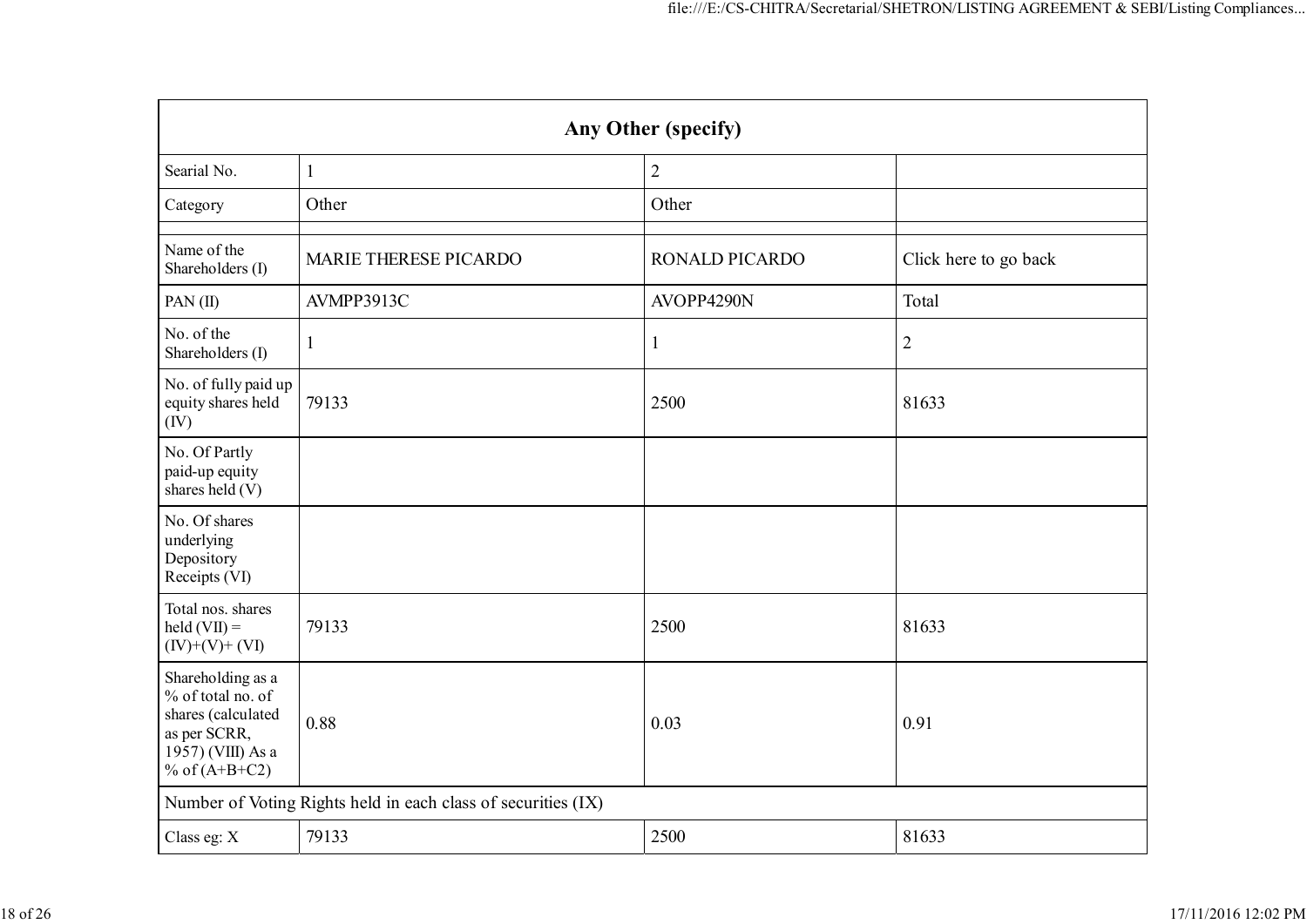| Class eg:y                                                                                                                                                                           |                                                         |                  |                  |
|--------------------------------------------------------------------------------------------------------------------------------------------------------------------------------------|---------------------------------------------------------|------------------|------------------|
| Total                                                                                                                                                                                | 79133                                                   | 2500             | 81633            |
| Total as a % of<br><b>Total Voting rights</b>                                                                                                                                        | 0.88                                                    | 0.03             | 0.91             |
| No. Of Shares<br>Underlying<br>Outstanding<br>convertible<br>securities $(X)$                                                                                                        |                                                         |                  |                  |
| No. Of Warrants<br>(Xi)                                                                                                                                                              |                                                         |                  |                  |
| No. Of Shares<br>Underlying<br>Outstanding<br>convertible<br>securities and No.<br>Of Warrants (Xi)<br>(a)                                                                           |                                                         |                  |                  |
| Shareholding, as a<br>% assuming full<br>conversion of<br>convertible<br>securities (as a<br>percentage of<br>diluted share<br>capital) (XI)=<br>$(VII)+(X)$ As a %<br>of $(A+B+C2)$ | 0.88                                                    | 0.03             | 0.91             |
| Number of Locked in shares (XII)                                                                                                                                                     |                                                         |                  |                  |
| No. (a)                                                                                                                                                                              |                                                         |                  |                  |
| As a % of total<br>Shares held (b)                                                                                                                                                   |                                                         |                  | $\boldsymbol{0}$ |
|                                                                                                                                                                                      | Number of Shares pledged or otherwise encumbered (XIII) |                  |                  |
| No. (a)                                                                                                                                                                              | $\boldsymbol{0}$                                        | $\boldsymbol{0}$ | $\boldsymbol{0}$ |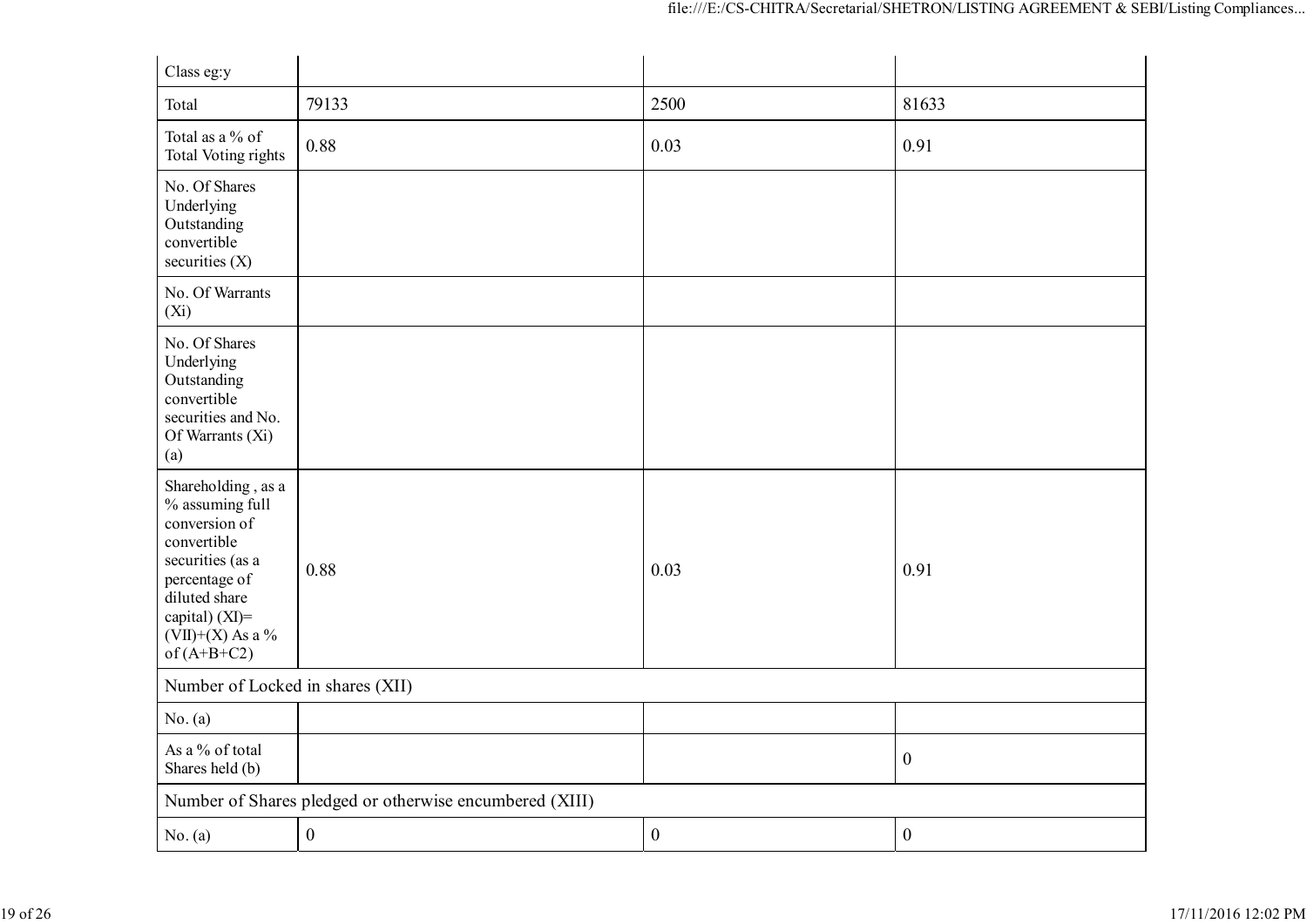| As a % of total<br>Shares held (b)                                   |       |      |       |
|----------------------------------------------------------------------|-------|------|-------|
| Number of equity<br>shares held in<br>dematerialized<br>form $(XIV)$ | 79033 | 2500 | 81533 |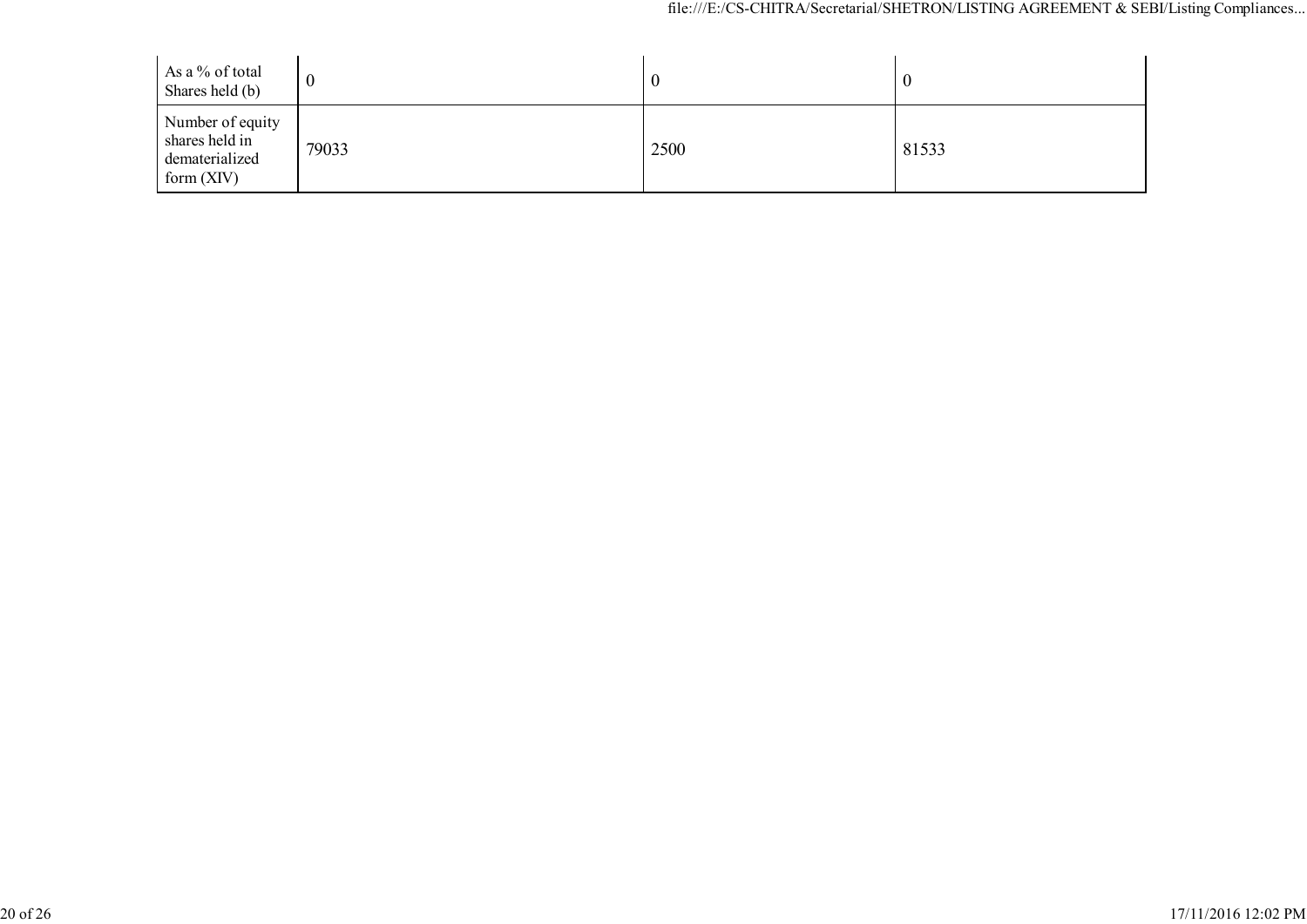|                                                                                                                      | Individuals - ii. Individual shareholders holding nominal share capital in excess of Rs. 2 lakhs. |                      |                  |                       |  |
|----------------------------------------------------------------------------------------------------------------------|---------------------------------------------------------------------------------------------------|----------------------|------------------|-----------------------|--|
| Searial No.                                                                                                          | $\mathbf{1}$                                                                                      | $\overline{2}$       | 3                |                       |  |
| Name of the<br>Shareholders (I)                                                                                      | HITESH RAMJI JAVERI                                                                               | HARSHA HITESH JAVERI | RAMACHANDRA BHAT | Click here to go back |  |
| PAN(II)                                                                                                              | AABPJ4691H                                                                                        | AAEPJ7739F           | AAOPB3441J       | Total                 |  |
| No. of fully paid up<br>equity shares held<br>(IV)                                                                   | 280000                                                                                            | 170088               | 93540            | 543628                |  |
| No. Of Partly<br>paid-up equity<br>shares held (V)                                                                   |                                                                                                   |                      |                  |                       |  |
| No. Of shares<br>underlying<br>Depository<br>Receipts (VI)                                                           |                                                                                                   |                      |                  |                       |  |
| Total nos. shares<br>held $(VII) =$<br>$(IV)+(V)+(VI)$                                                               | 280000                                                                                            | 170088               | 93540            | 543628                |  |
| Shareholding as a<br>% of total no. of<br>shares (calculated<br>as per SCRR,<br>1957) (VIII) As a<br>% of $(A+B+C2)$ | 3.11                                                                                              | 1.89                 | 1.04             | 6.04                  |  |
|                                                                                                                      | Number of Voting Rights held in each class of securities (IX)                                     |                      |                  |                       |  |
| Class eg: X                                                                                                          | 280000                                                                                            | 170088               | 93540            | 543628                |  |
| Class eg:y                                                                                                           |                                                                                                   |                      |                  |                       |  |
| Total                                                                                                                | 280000                                                                                            | 170088               | 93540            | 543628                |  |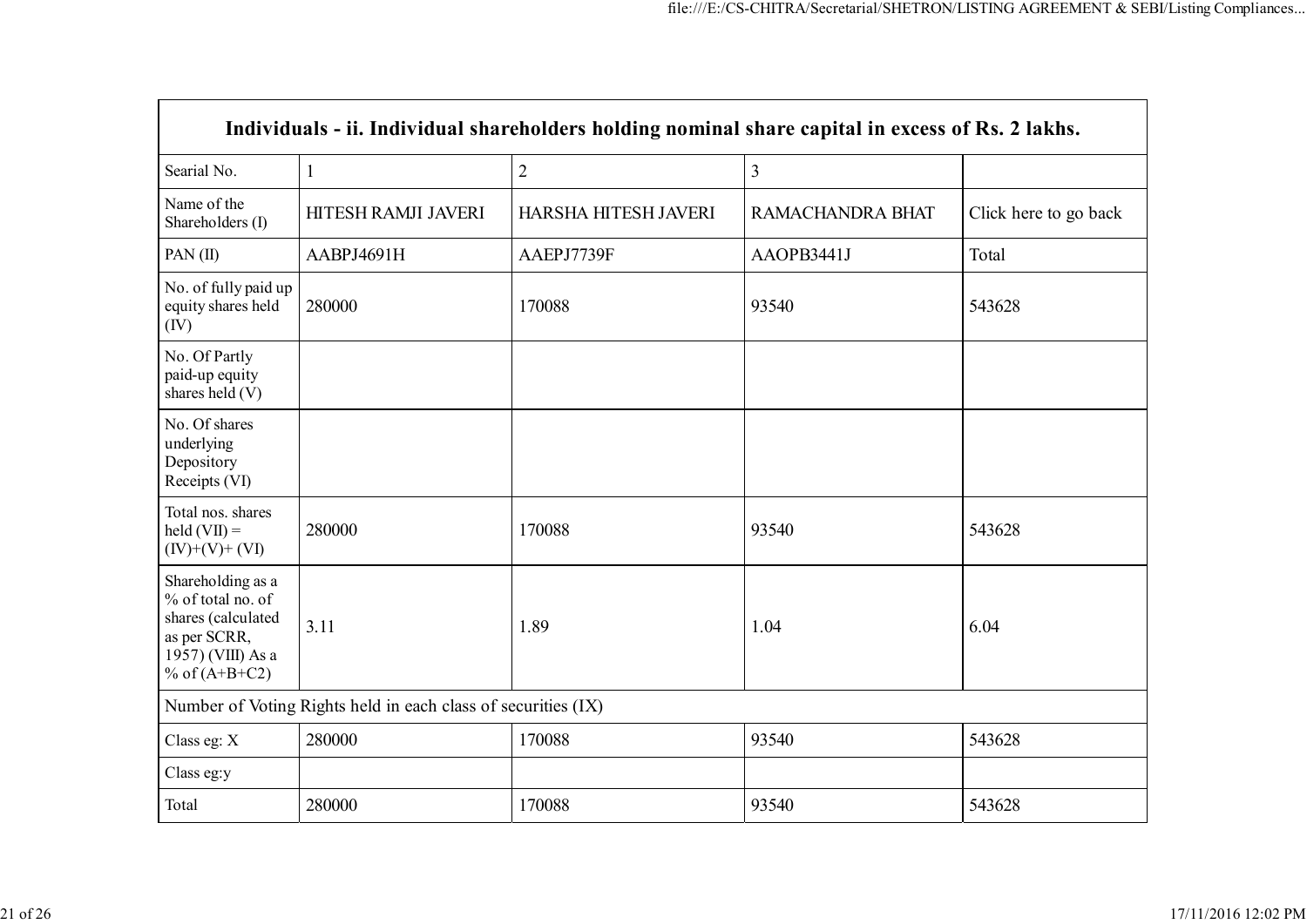| Total as a % of<br>Total Voting rights                                                                                                                                               | 3.11   | 1.89   | 1.04  | 6.04   |
|--------------------------------------------------------------------------------------------------------------------------------------------------------------------------------------|--------|--------|-------|--------|
| No. Of Shares<br>Underlying<br>Outstanding<br>convertible<br>securities $(X)$                                                                                                        |        |        |       |        |
| No. Of Warrants<br>$(X_i)$                                                                                                                                                           |        |        |       |        |
| No. Of Shares<br>Underlying<br>Outstanding<br>convertible<br>securities and No.<br>Of Warrants (Xi)<br>(a)                                                                           |        |        |       |        |
| Shareholding, as a<br>% assuming full<br>conversion of<br>convertible<br>securities (as a<br>percentage of<br>diluted share<br>capital) (XI)=<br>$(VII)+(X)$ As a %<br>of $(A+B+C2)$ | 3.11   | 1.89   | 1.04  | 6.04   |
| Number of Locked in shares (XII)                                                                                                                                                     |        |        |       |        |
| No. (a)                                                                                                                                                                              |        |        |       |        |
| As a % of total<br>Shares held (b)                                                                                                                                                   |        |        |       |        |
| Number of equity<br>shares held in<br>dematerialized<br>form (XIV)                                                                                                                   | 280000 | 170088 | 93540 | 543628 |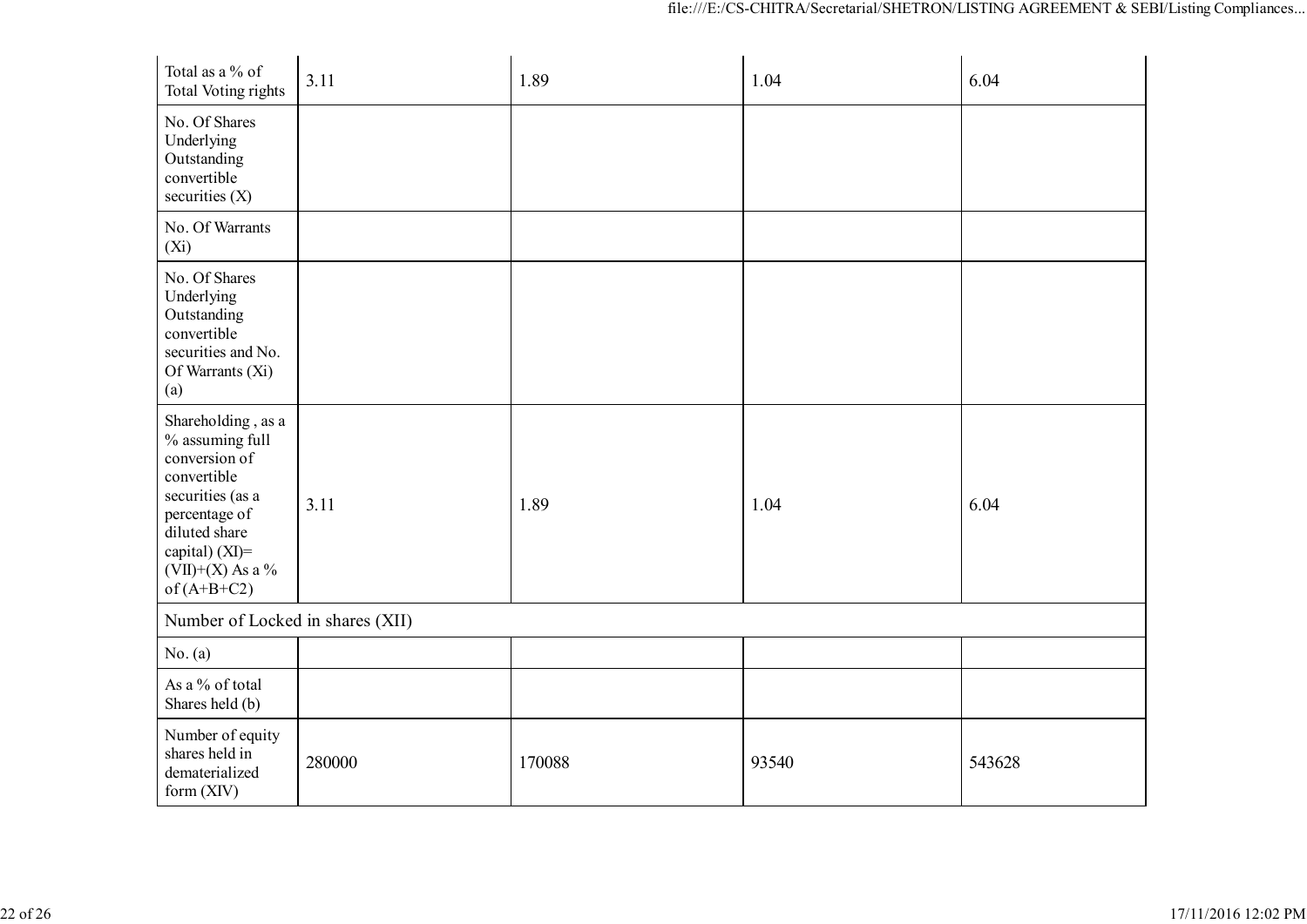|                                                                                                                      | Any Other (specify)                                           |                                           |                          |  |  |
|----------------------------------------------------------------------------------------------------------------------|---------------------------------------------------------------|-------------------------------------------|--------------------------|--|--|
| Searial No.                                                                                                          | $\mathbf{1}$                                                  | $\overline{2}$                            |                          |  |  |
| Category                                                                                                             | <b>Bodies Corporate</b>                                       | <b>Bodies Corporate</b>                   |                          |  |  |
| Category / More<br>than 1 percentage                                                                                 | More than 1 percentage of shareholding                        | More than 1 percentage of<br>shareholding |                          |  |  |
| Name of the<br>Shareholders (I)                                                                                      | GREEN ECOLOGICAL MANAGED SERVICES PVT.<br>LTD.                | <b>SCAN HOLDING PVT LTD</b>               | Click here to go<br>back |  |  |
| PAN(II)                                                                                                              | AADCG0590M                                                    | AABCS0852N                                | Total                    |  |  |
| No. of the<br>Shareholders (I)                                                                                       |                                                               |                                           |                          |  |  |
| No. of fully paid up<br>equity shares held<br>(IV)                                                                   | 304280                                                        | 113800                                    | 418080                   |  |  |
| No. Of Partly<br>paid-up equity<br>shares held (V)                                                                   |                                                               |                                           |                          |  |  |
| No. Of shares<br>underlying<br>Depository<br>Receipts (VI)                                                           |                                                               |                                           |                          |  |  |
| Total nos. shares<br>$\text{held}(\text{VII}) =$<br>$(IV)+(V)+(VI)$                                                  | 304280                                                        | 113800                                    | 418080                   |  |  |
| Shareholding as a<br>% of total no. of<br>shares (calculated<br>as per SCRR,<br>1957) (VIII) As a<br>% of $(A+B+C2)$ | 3.38                                                          | 1.26                                      | 4.64                     |  |  |
|                                                                                                                      | Number of Voting Rights held in each class of securities (IX) |                                           |                          |  |  |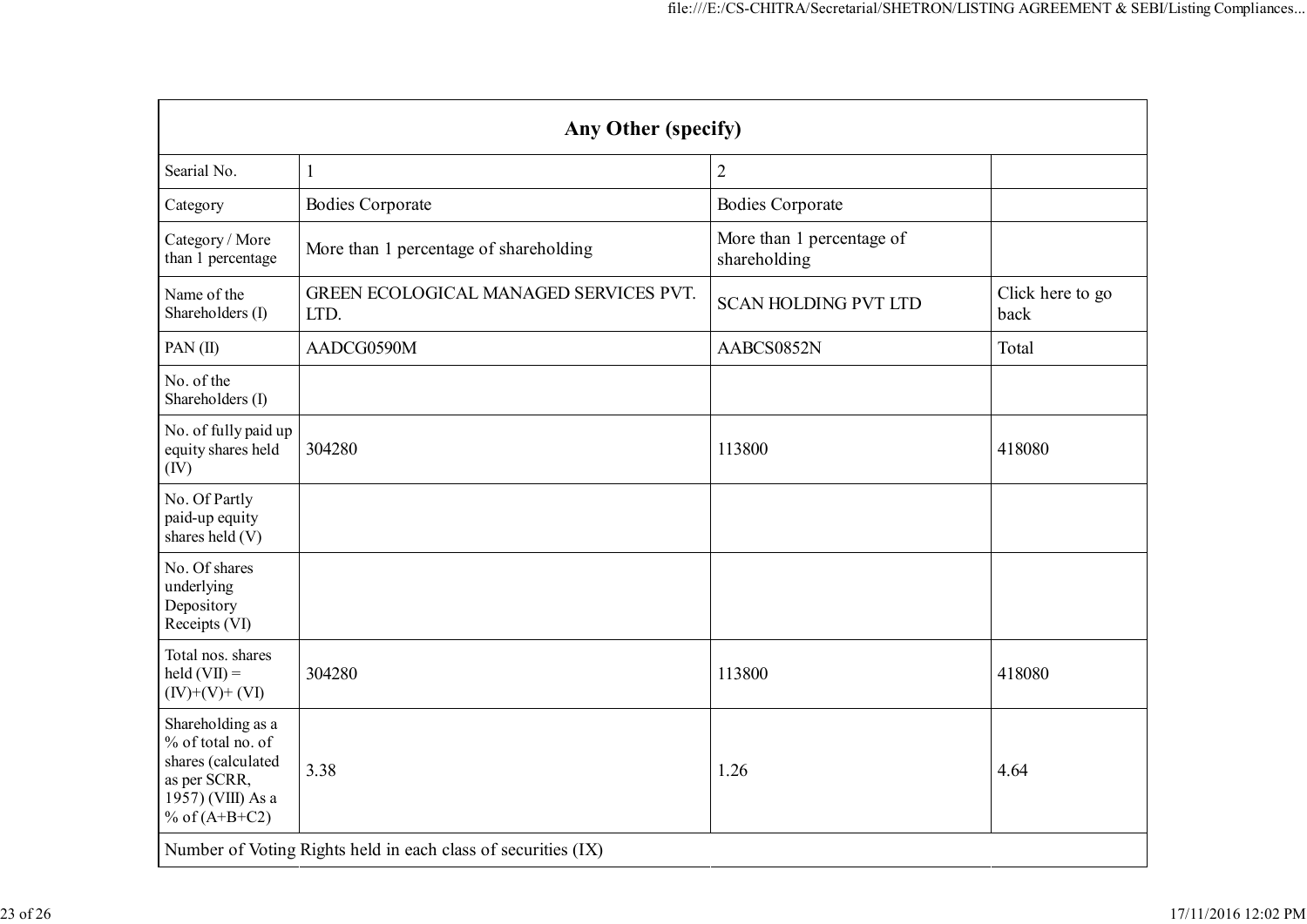| Class eg: X                                                                                                                                                                             | 304280 | 113800 | 418080 |
|-----------------------------------------------------------------------------------------------------------------------------------------------------------------------------------------|--------|--------|--------|
| Class eg:y                                                                                                                                                                              |        |        |        |
| Total                                                                                                                                                                                   | 304280 | 113800 | 418080 |
| Total as a % of<br>Total Voting rights                                                                                                                                                  | 3.38   | 1.26   | 4.64   |
| No. Of Shares<br>Underlying<br>Outstanding<br>convertible<br>securities (X)                                                                                                             |        |        |        |
| No. Of Warrants<br>$(X_i)$                                                                                                                                                              |        |        |        |
| No. Of Shares<br>Underlying<br>Outstanding<br>convertible<br>securities and No.<br>Of Warrants (Xi)<br>(a)                                                                              |        |        |        |
| Shareholding, as a<br>$\%$ assuming full<br>conversion of<br>convertible<br>securities (as a<br>percentage of<br>diluted share<br>capital) (XI)=<br>$(VII)+(X)$ As a %<br>of $(A+B+C2)$ | 3.38   | 1.26   | 4.64   |
| Number of Locked in shares (XII)                                                                                                                                                        |        |        |        |
| No. (a)                                                                                                                                                                                 |        |        |        |
| As a % of total<br>Shares held (b)                                                                                                                                                      |        |        |        |
| Number of equity                                                                                                                                                                        | 304280 | 113800 | 418080 |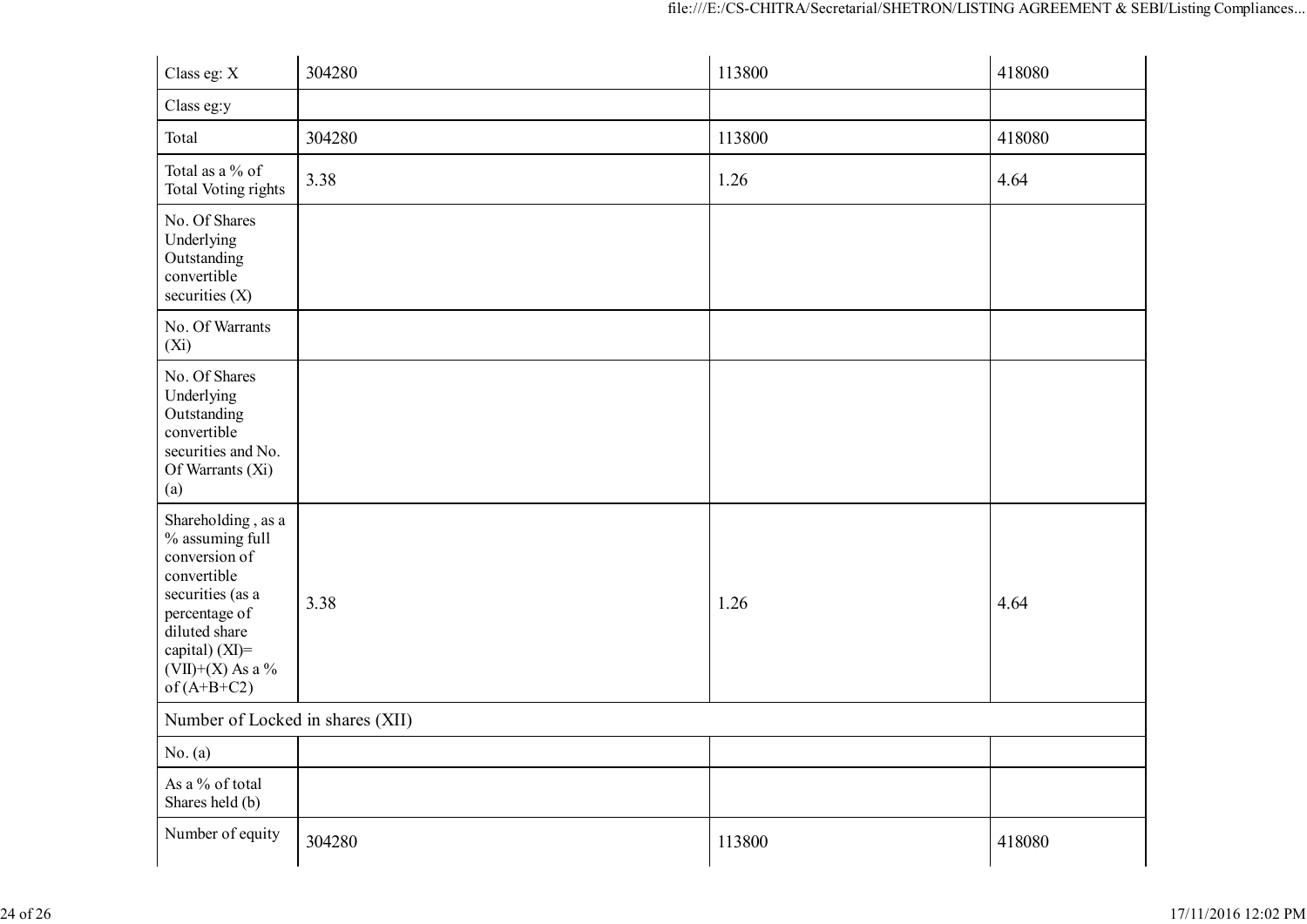| shares held in |  |  |
|----------------|--|--|
| dematerialized |  |  |
| form $(XIV)$   |  |  |